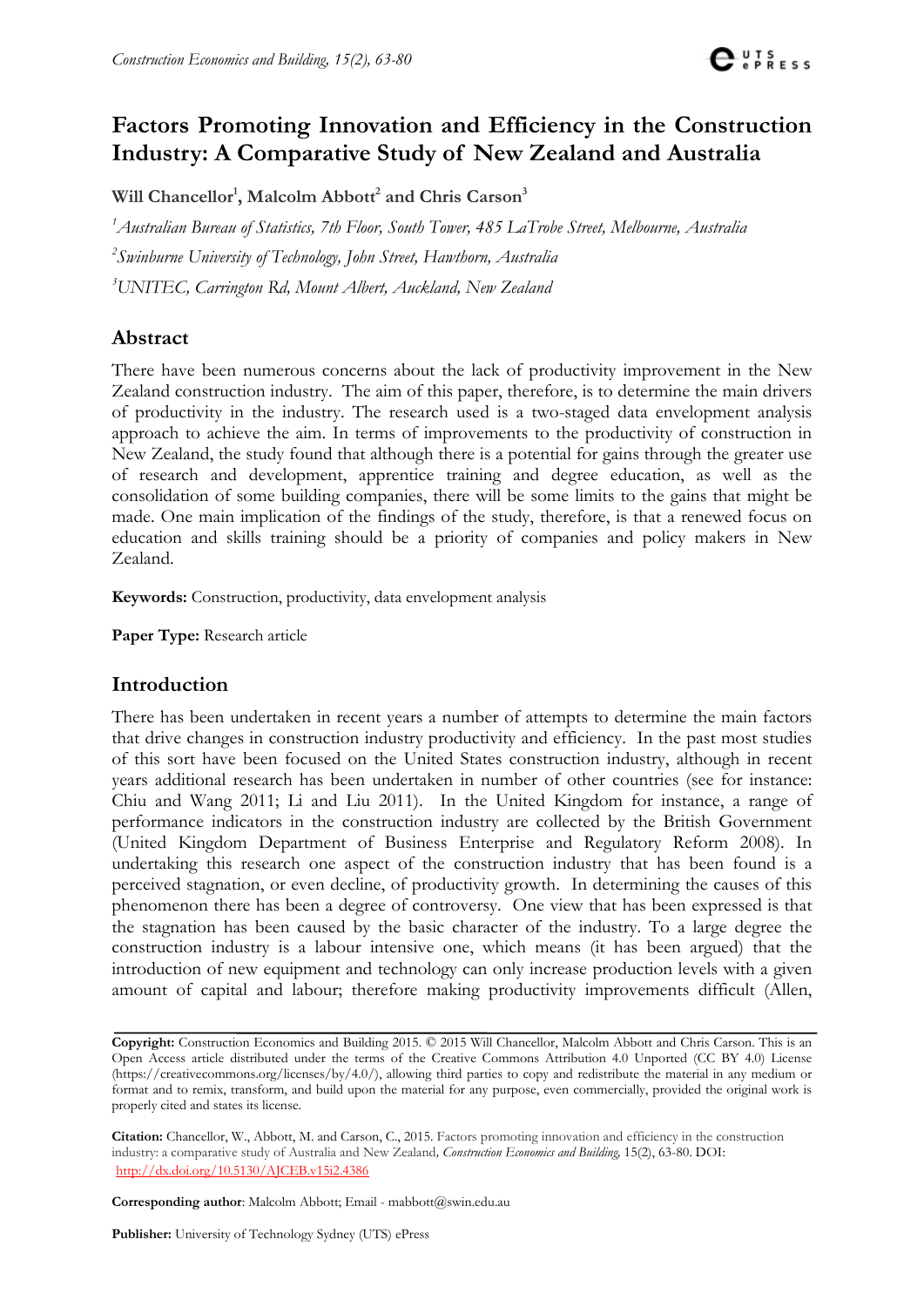1985). Another explanation proposed is that inappropriate price indexes have been used in determining productivity measures and therefore the perceived stagnation is not as serious as it appears (Dacy, 1965; Stokes, 1981). A related view is that the official data on construction industry activity does not take into account improvements in the quality of the construction outputs produced and so therefore improvements have not been detected (Rosefielde and Mills, 1979). One final view is that that much of the stagnation in productivity can be attributed to a change in the output mix from high to low productivity building projects (Schriver and Bowlby, 1985). Whatever the cause of the perceived stagnation, it is likely that methodological issues are making it difficult to determine the degree to which productivity in the industry has changed, and what the causes of any changes are.

One measure that has been used to try and estimate the levels of productivity in the industry that attempts to overcome the basic methodological difficulty is an approach known as Data Envelopment Analysis (DEA). It is a method which has been utilised for a number of years and has generally been used as a means of benchmarking the performance of different companies. It has also been used to determine productivity changes over time (effectively benchmarking the companies or industry against itself in different years). In using DEA one approach has been to determine the relative efficiency scores of the companies or industry studied, and then to regress a range of explanatory variables against the DEA efficiency scores in order to identify, which of the variables have the most notable impact on the efficiency levels. This so called "two-staged" approach to productivity analysis has been used in a number of industry cases, but has only been used rarely in the construction industry (for examples see: Horta, Camanho and Moreirada, 2012 for Portugal and Edvardsen, 2005 for Norway).

In New Zealand the determination of construction industry productivity levels has raised a number of issues. In particular concerns have been expressed about the lack of productivity improvement in the construction industry in New Zealand (for reviews see Abbott and Carson, 2012 and Van Dai Tran, 2010). This lack of productivity growth has been related to the concerns for the decline in the affordability of housing in New Zealand (for investigations into the industry see New Zealand, Department of Building and Housing, Productivity Taskforce, 2009; New Zealand Productivity Commission, 2011). A two-staged DEA approach to determining the main drivers of changes in productivity in the industry in New Zealand would help to establish what the main drivers of productivity in the industry are. It would provide a way in which to avoid some of the methodological issues that have been encountered in studying the industry and help to identify some of the principle productivity change drivers.

In this paper, a two-stage, DEA approach is utilised to find the drivers of the New Zealand construction industry's productivity change. In undertaking this study Australian data is also used to help to further identify and explain the New Zealand drivers. The structure of the paper is as follows: The first section has a general background on DEA, along with a description of productivity change in the New Zealand construction industry. A section is then given on the data and methodology used. Results are then provided and conclusions are made in the last section.

# **DEA and Past Studies**

In the New Zealand case it has been generally recognised in official statistical sources that the construction industry in that country has a productivity level which sits at much the same level that it did in the late 1970s (Statistics New Zealand, 2012, Industry productivity statistics). A number of possible reasons have been put forward that seek to explain this lack of growth in productivity since the 1970s including: low levels of workforce skills, a deficiency of competition in the construction market, too low economies of scale achieved in the industry, faulty management and innovation practice, regulatory impediments to change, and low and poor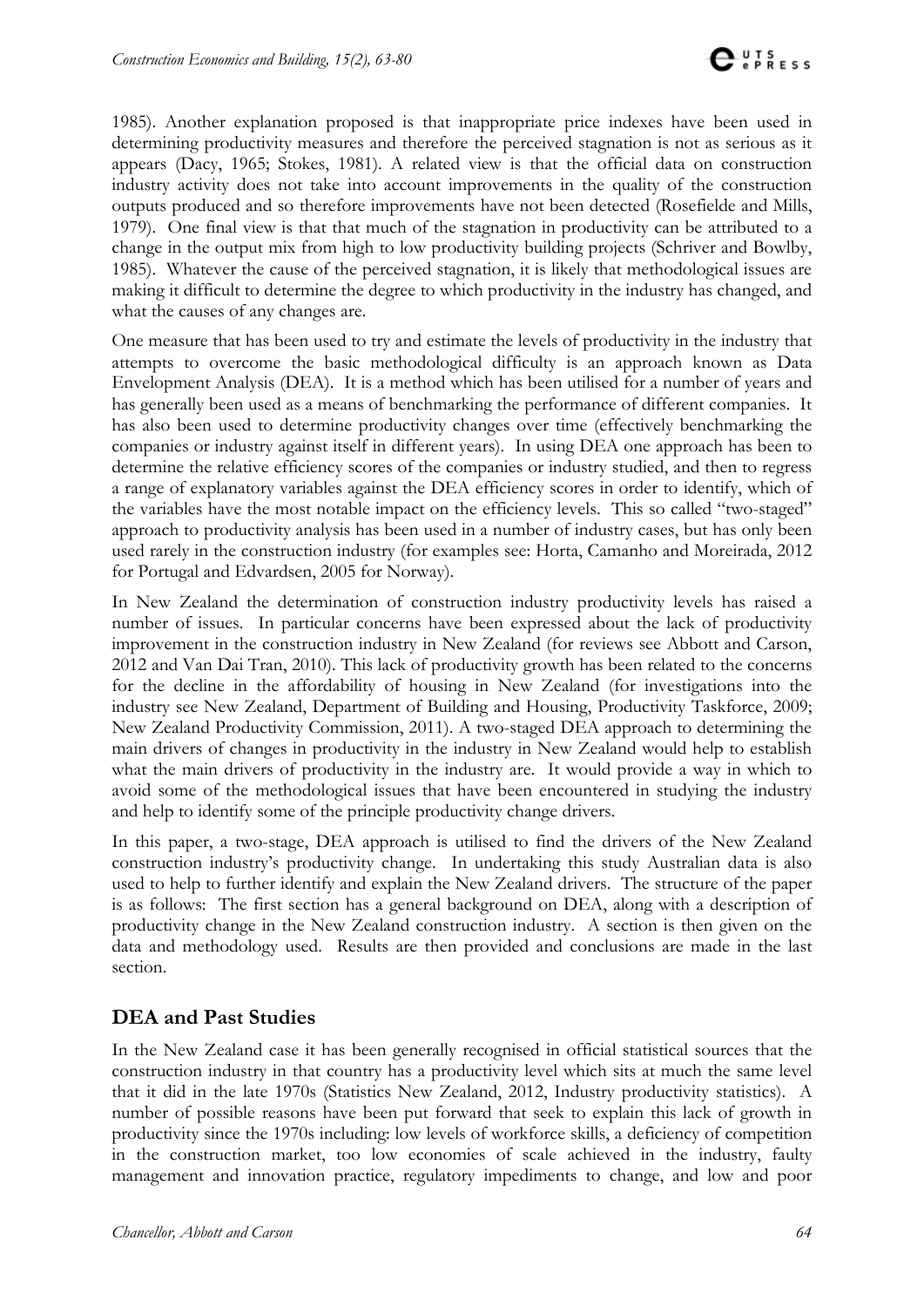investment quality (New Zealand, Department of Building and Housing, Productivity Taskforce, 2009; Van Dai Tran, 2010; New Zealand Productivity Commission, 2011).

Over the years a number of researchers in New Zealand have made estimates of New Zealand's productivity change (reviews include: Abbott and Carson, 2012 and Van Dai Tran, 2010). These studies have tended to be part of larger multi-industry studies, which simply include construction as part of the broad approach. Studies of this sort include those by Orr (1989); Chapple (1994); Philpott (1991, 1993, 1995); Färe, Grosskopf and Margaritis (1996), Diewert and Lawrence (1999); Black, Guy and McLellan; Mason and Osborne (2007) and Janssen and McLoughlin (2008). In addition Davis (2007) undertook a study that concentrated just on construction productivity.

Regardless of the periods selected, the various studies show that although construction productivity increased to some degree up until the mid-1970s, since then the results have been mixed. This appears to be the case even though a range of technological changes have taken place. Since the 1970s the industry has seen the introduction of additional hand-held powered tools (nail drivers, sanders, saws and drills), improved lifting and moving machinery (cranes, loaders, earth movers, graders, forklifts), and the introduction of new materials and processes, along with the greater use of pre-fabricated materials.

Most of the past studies of the New Zealand construction industry have used an index approach to determining productivity. This may mean that the results have been distorted in the manner mentioned in the studies cited earlier (Allen 1985; Dacy 1965; Stokes 1981) for the construction industry in the United States. The use of DEA to overcome these methodological problems in the New Zealand case is less common (for New Zealand examples see: Färe, Grosskopf and Margaritis, 1996; Abbott and Carson, 2013). As DEA does not require price data, it is able to overcome some of the methodological issues associated with distorted price indexes. These distorted price indexes arise often because companies and government service providers often function in markets, where costs and prices are established under conditions that lack competition. This means that the normal measures of performance - such as profits or rates of return – can't be made use of to determine an organisation's (or industry's) performance (often these are instead an indication of an organisation's degree of market power). In these cases it is more appropriate to use productivity measures that do not rely on output and input prices. DEA is a technique that achieves this.

Charnes, Cooper, and Rhodes (1978) first pioneered the use of DEA and based their work on that by Farrell (1957) (see for example: Färe, Grosskopf and Knox Lovell, 1985; Knox Lovell and Schmidt, 1988 and Coelli et al., 2005). It is a technique of linear programming that involves the estimation of the productivity and efficiency of organisations (or industries) through the measuring of output to input ratio employed for a range of sampled organisations. These ratios in the sample are then compared to each other in order to arrive at an estimate of relative efficiency. Each of the organisations sampled then receives an efficiency score that is estimated as being the variance of their ratio from the most efficient in the sample. The advantage of DEA is that it can be used without needing output or input prices, which is useful if the actual prices are distorted by market conditions. Data envelopment analysis is advantageous over other methods such as Stochastic Frontier Analysis as it only requires input and output quantities. Stochastic frontier analysis requires data on total cost, output quantities and input prices (Coelli et al., 2005). Another advantage is that it is a non-parametric method, which means that making assumptions about the best practice frontier functional form is unnecessary (as is the case with Cobb-Douglas or translog cost function). DEA can also make use of multiple outputs and inputs and can be used to determine both scale and technical efficiency, without cost and price data.

As well as benchmarking organisations against each other, DEA can be used to estimate the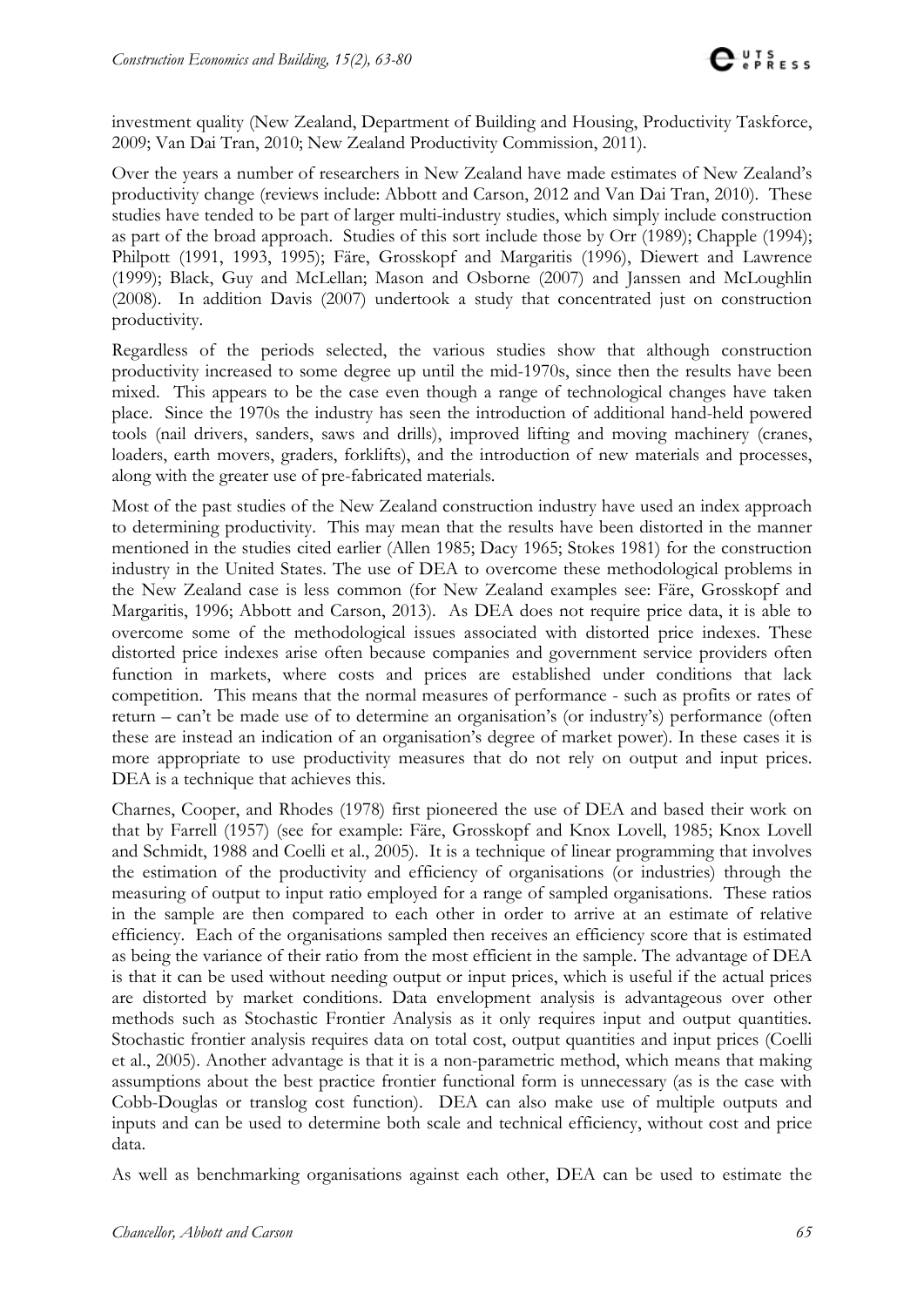change to productivity from one year to the next. The change in productivity is an indicator of how outputs relative to inputs change over time and generally reflects some changes in technical and allocative efficiency, technological improvements and improvements in the external environment. An organisation can improve its productivity over time either by moving towards a best practice frontier or move to higher levels when there is a frontier shift outwards, due to technological change. With this so-called Färe-Primont DEA approach, efficiency measures are derived for one year and then compared to the previous year. By doing so changes over time can be estimated for technical efficiency, technological progress, as well as total factor productivity. The method has been utilised in a number of different situations. It has, for instance, been used for determining productivity change for hospitals (Färe et al., 1994), for financial institutions (Berg, Forsund and Jansen, 1992; Worthington, 1999), for electricity and gas supply companies (Färe et al., 1990; Price and Weyman-Jones, 1996), and for airports (Abbott and Wu, 2002). A number of works explain the use of DEA in more detail; see for instance Coelli et al. (2005).

Regarding the construction industry it is possible, if sufficient data is available, to utilise DEA, either as a tool to benchmark and therefore show the relative efficiency of organisation units at any point in time; or to use DEA with the Färe-Primont approach to determine the change in productivity over time. Although DEA was originally devised as a benchmarking tool to show the relative performance organisations against each other, its common use in the construction industry has been to determine changes in industry level productivity over time.

The methods to analyse construction productivity have tended to make use of construction data at the national level, although three of the past studies have made use of state or provincial level data to increase the size of the data sample (see Xue et al., 2008; Li and Liu, 2011; Abbott and Carson, 2013). Industry level studies of this sort are of some interest to policy makers as they give information about the state of an industry's development, in general, but are of limited interest to those managing units within the industry.

The first example of the DEA approach being utilised to determine the change in construction industry productivity over time was undertaken by Färe, Grosskopf and Margaritis (1996) for the New Zealand construction industry. This work was undertaken as part of a broad economywide study of productivity change in New Zealand, where the work on the construction industry was just one of a number of industry level studies undertaken. The results of this study showed an average -0.4 per cent negative growth rate over the period, which was in line with other studies on the industry over the period (mostly using index approaches). The period 1974 to 1994 was a rather chequered one in New Zealand's economic history, containing as it did three recessions (1974, 1981, 1991), along with a period of high inflation, and a serious loss of markets when Britain joined the European Economic Union. In the New Zealand case construction industry demand stagnated (due to substantial emigration to Australia) and investment in the industry fell. Productivity growth in the industry during this period, therefore, is usually regarded as being fairly slow, a combination of low capacity utilization and low investment in new technologies.

Since this work by Färe, Grosskopf and Margaritis was first undertaken other studies have been completed in a number of other countries that use DEA. These examples include the work by Chau and Wang (2005), Wang (1998); Wang and Chau (1997, 2001) on the construction industry in Hong Kong, Wang, Ye and Yuan (2010), and Xue et al. (2008) on the Chinese industry, and Li and Liu (2011) on the Australian industry. Unlike the New Zealand study in each of these cases the researchers found considerable increases in productivity over the studied periods. This was perhaps not unexpected as in each case (except the Australian one by Li and Liu) the studies were of developing countries in which the employment of additional capital drove productivity growth. In each case (including the Australian one) investment in capital accumulation and the introduction of technological developments in the construction industry were high. Rapid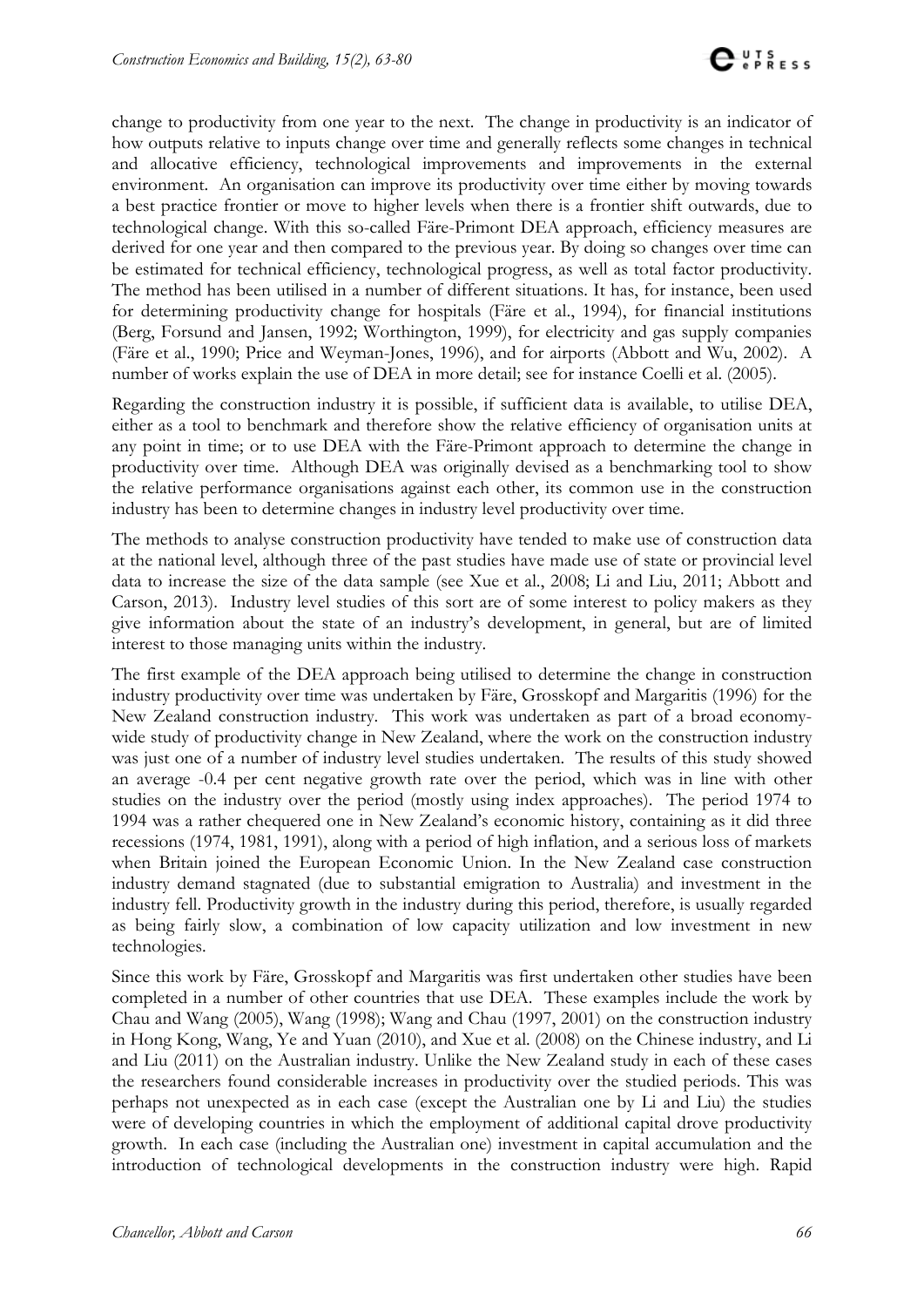technological change was, therefore, found to be the experience in each case and these are shown in the results of each of these studies. In these cases what occurred was that over time the best practice frontier moved outwards due to the introduction of more advanced technologies.

When it comes to the selection of outputs and inputs in each of these studies, the inputs tended to be concentrated on combinations of labour (either the number of employees or work hours), as well as estimations of the value of capital. It has occurred in some cases that other inputs such as materials were also included (see for instance Wang 1998; Chau and Wang 2005). In the case of the value of capital inputs in some cases, a simple valuation of fixed assets was used (Xue, et al., 2008; Li and Lu, 2011) or alternatively an estimation of the cost of capital in terms of rents, interest and depreciation (Wang and Chau, 1997). Output tended to be determined by some valuation of the output of the industry, based on expenditure or the value added of construction from official statistical sources.

As well as showing changes in productivity what these studies also tried to do was identify some of the broad drivers of productivity change over time (such as improvements in technical and scale efficiency and technological change). They did not, however, identify a number of more specific drivers of productivity growth. It might be the case that this approach, using very highly aggregated data, and so cannot really be used to determine what the drivers of productivity change in the construction industry are. To do that DEA would be better used in conjunction with more data intensive firm or project level studies. This approach, however, is dependent to a substantial degree on the ability to obtain very detailed data at the project or firm level. It is probably not surprising therefore that there have been few studies of this sort undertaken.

Some examples of DEA benchmarking in the industry at the firm level include work by Edvardsen (2005) on Norwegian construction firms, Ingvaldsen (2005) on Norwegian building projects, McCabe, Tran and Ramani (2005) on Canadian construction firms, El-Mashaleh, Minchin and O'Brien (2007) on firms in Florida in the United States (Florida), and Chiu and Wang (2011) on firms in Taiwan.

Two of these papers on the construction industry go further by implementing a two staged approach to productivity change. The most important of these was the paper by Edvardsen (2005) that looked at the relative efficiency of a range of Norwegian construction companies. Edvardsen determined the efficiency levels for 342 construction companies in Norway in a single year using DEA by showing the relationship between the sales of the firms as the output and indicators of labour and capital as the inputs (labour man years and rental expenditure and depreciation). He then performed a second-stage regression that ran the relative efficiency levels of the firms as the regression's dependent variable, as well as a range of other variables as independent variables, in order to identify if the latter variables had any impact on the level of efficiency. The independent variables he used were such things as high average wages, long average hours of work, the number of apprentices employed, how diversified output was between different types of construction activity and the location of the main work of the companies, either in the main Norwegian city of Oslo or elsewhere. The study's results found that there was a correlation with having high skilled, well paid workers, who worked long hours on the one hand and levels of efficiency on the other. It also found that the more diversified companies had higher levels of efficiency. Companies located mainly in Oslo were not found to have any significant statistical relationship with higher levels of efficiency.

In the paper by Horta, Camanaho and Moreira da Costa (2012) on the Portuguese construction industry, a second stage regression was also undertaken using the variables of the size of GDP, the size of the firms, Rand D engagement and whether the firm was located in the capital and largest city of Portugal, Lisbon. The growth of GDP and the size of the firms were both positively correlated with levels of efficiency.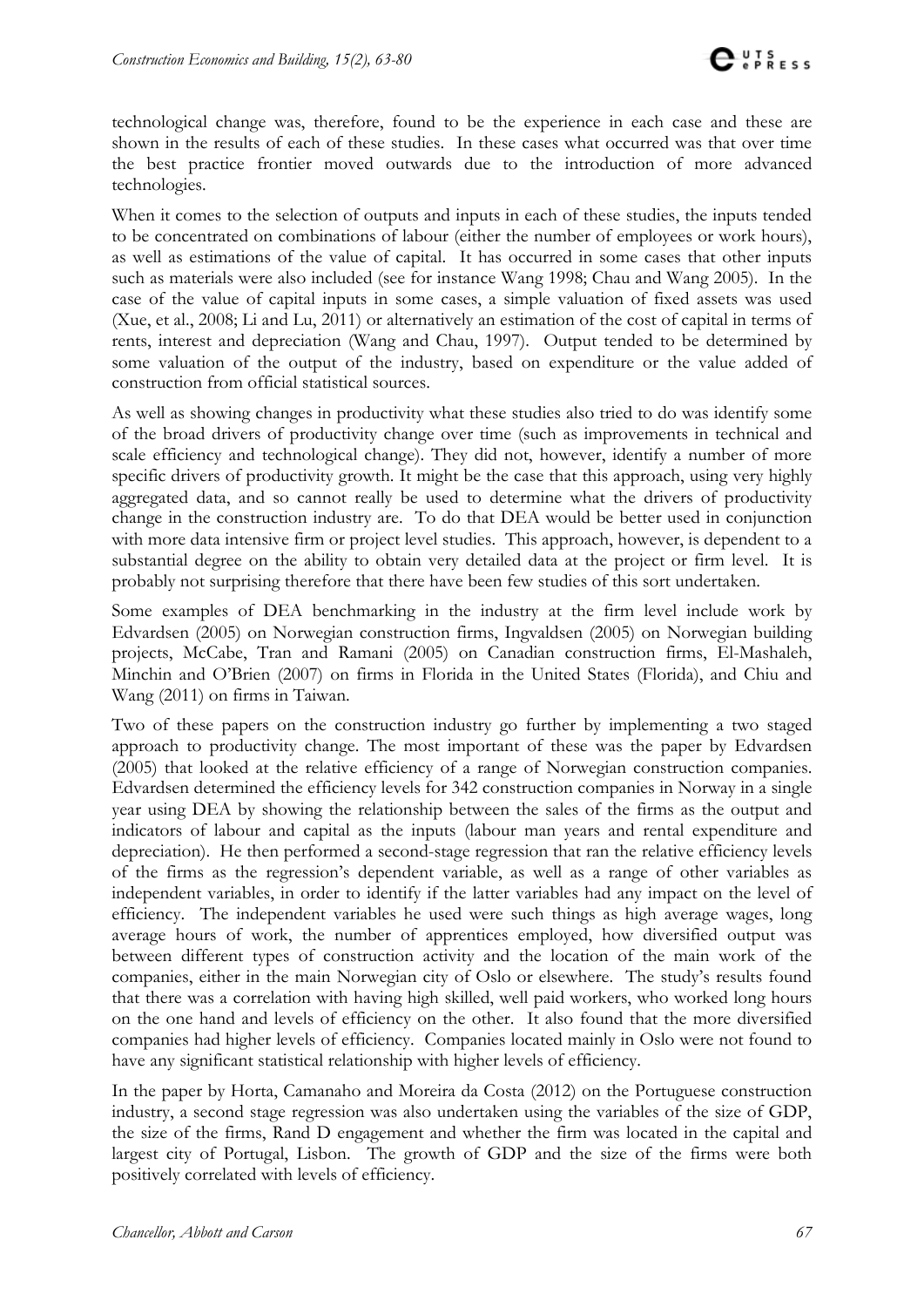### **Methodology and Data**

In this paper the analysis undertaken made use of the Färe-Primont DEA method. This method was first proposed by O'Donnell (2011), and satisfied economic and mathematical assumptions such as inactivity, transitivity and boundedness. Use of the Färe-Primont DEA method is suitable when observing multiple outputs and inputs over time, as opposed to the Laspeyres, Paasche, Fisher and Malmquist indexes, which are suitable for comparing two observations at a time, otherwise known as binary indexes Equation (1) as in O'Donnell (2011) and O'Donnell (2012) was applied to estimate total factor productivity for the New Zealand and Australian construction industries. From a practical perspective, output and input data were arranged into a panel data format, and then loaded to software DPIN version 3.0 as discussed in O'Donnell (2011). This software uses a linear programming method to construct a frontier over data points as proposed by Farrell (1957), allowing for the specification of various commands. For the purposes of this analysis the following commands were selected: Färe-Primont index; variable returns to scale; unit means; and technical regress allowed. This configuration removes restrictions such as constant returns to scale and allows for technical change. This function uses the input and output distances functions proposed by Shephard (1965):

$$
\text{Face-Primont: } \begin{cases} \boldsymbol{Q}(\boldsymbol{q}_t) \propto \boldsymbol{D}_o(\bar{x}, \boldsymbol{q}_t, \bar{z}) \\ \boldsymbol{X}(\boldsymbol{x}_t) \propto \boldsymbol{D}_i(\boldsymbol{x}_c, \bar{q}, \bar{z}) \end{cases} \tag{1}
$$

Where:

 $q =$ Output quantity

 $\bar{\sigma}$   $\equiv$  Sample mean of output quantity

 $x =$  Input quantity

 $\bar{x}$   $\equiv$  Sample mean of input quantity

z = External variables

**z**  $\boxed{\blacksquare}$  = Sample mean of external variables

 $\mathbf{D}_{\mathbf{g}}$  = Shephard output distance function

 $D_i$  = Shephard input distance function

As outlined in Coelli et al. (2005), the Shephard output distance function works by giving the maximum output while holding the input fixed (Shephard, 1970). Conversely, the Shephard input distance function gives the minimum inputs while holding the outputs fixed (Shephard, 1970). These functions were used to control input or output oriented measures of DEA. The Shephard input and output functions were formally defined by Equations 6 and 7.

Input distance function:

$$
Di(x, q, z) = \sup\{p > 0 : \left(\frac{x}{p}, q\right) \in Y(z)\}\tag{2}
$$

Output distance function:

$$
D_{\sigma}(x, q, z) = \inf \{ \delta > 0 : \left( x, \frac{q}{\delta} \right) \in T(z) \}
$$
\n(3)

The use of both input and output orientation enabled an additional layer of analysis which was found to be generally overlooked in existing DEA research. Coelli et al., (2005) explain the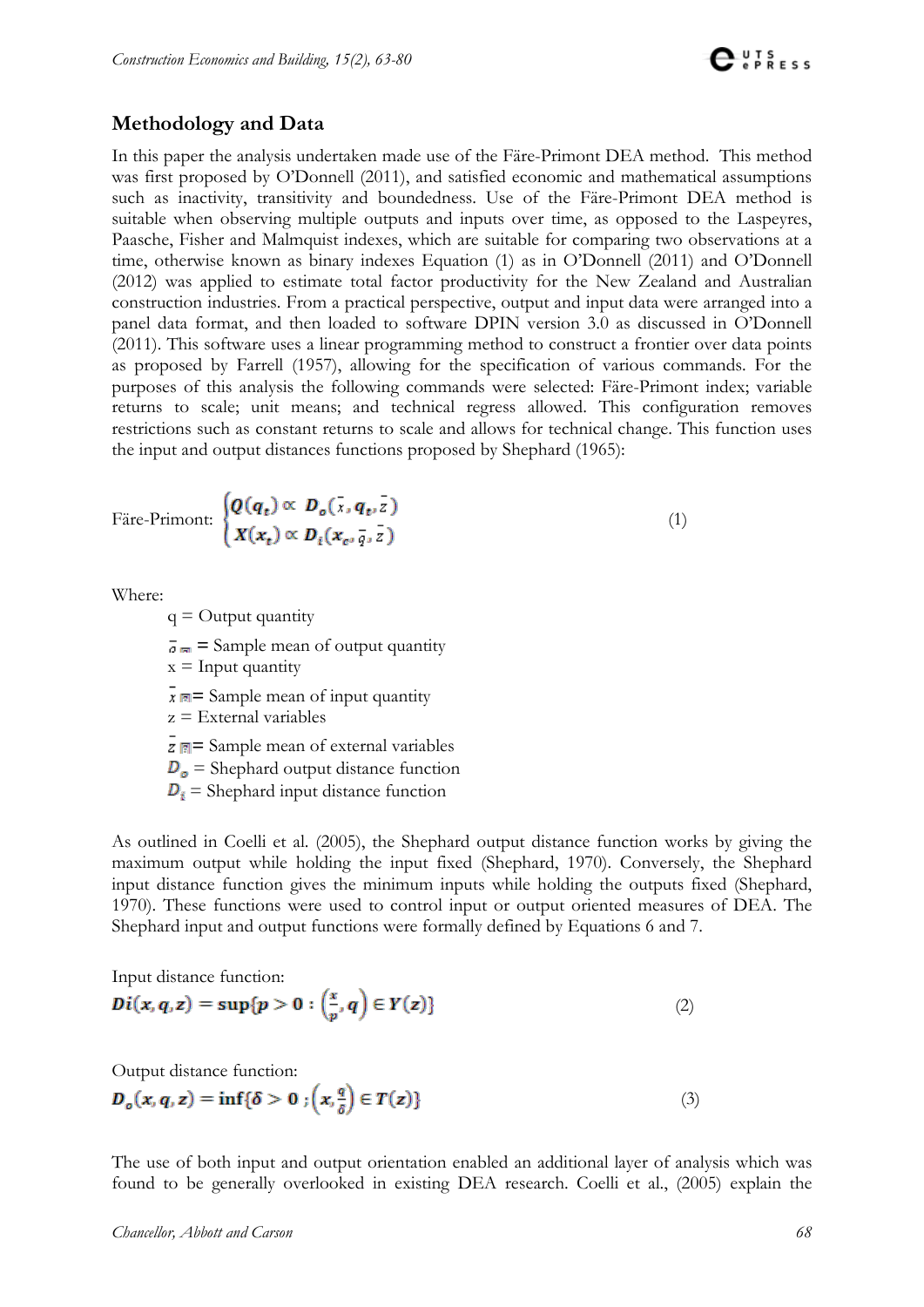conceptual difference, such that input orientation estimates the minimum amount of inputs required to produce the same outputs, and output orientation measures the maximum amount of output that can be produced with fixed inputs. Input orientation is the most appropriate orientation for the purposes of the construction industry since the inputs of capital and labour are the decision variables, as opposed to output variables such as floor space which is often decided externally.

The Färe-Primont DEA method was used to initially produce comparative productivity growth estimates for New Zealand and Australian construction from 1991 to 2010. These estimates used two outputs (engineering and non-residential expenditure and residential floor space), and two inputs (construction labour and construction capital). Monetary data was standardised using purchasing power parity (PPP) figures so that the exchange rate effect could be removed from productivity estimation, allowing for a more accurate comparison between two different countries.[1](#page-6-0) Productivity growth estimates were then produced for the individual states of Australia compared to New Zealand using the same method.

Using Färe-Primont DEA, productivity growth estimates for New Zealand were decomposed into levels of technical and scale efficiency. This decomposition enabled the derivation of input and output scale and technical efficiencies. Technical efficiency is defined as an ability to obtain maximum output from given inputs. Scale efficiency is defined as an ability to improve efficiency by changing the scale of operations (Balk, 2001). Given the relationship between productivity growth and efficiency levels, improvements in efficiency tend to lead to improvements in productivity growth (Coelli et al., 2005).

Using DEA, New Zealand and Australian productivity estimates were decomposed into various measures of efficiency, including technical and scale efficiency. These efficiency measures could be decomposed from either input or output orientation. For the purposes of this research, input orientation is more relevant, as construction firms tend to have more control over their inputs of labour and capital than their outputs of floor space. As in Coelli et al., (2005) input and output orientated technical and scale efficiency are represented in Equations 4, 5, 6 and 7.

Input-oriented technical efficiency (movements toward or away from the frontier):

$$
ITE_{it} = \frac{\varrho_{it}/X_{it}}{\varrho_{it}/\overline{X}_{it}} = \frac{\overline{X}_{it}}{X_{it}} = D_I(x_{it}, q_{it}, t)^{-1} \le 1
$$
\n(4)

Output-oriented technical efficiency (movements toward or away from the frontier):

$$
OTE_{it} = \frac{\varrho_{it} x_{it}}{\overline{Q}_{it}} = \frac{\varrho_{it}}{\overline{Q}_{it}} = D_o(x_{it}, q_{it}, t) \le 1
$$
\n<sup>(5)</sup>

<span id="page-6-0"></span> <sup>1</sup> The sources of data for inputs and outputs are: Labour: Australian Bureau of Statistics (2014). *Labour Force, Australia*, cat no. 6291.0., Canberra: Australian Bureau of Statistics. Statistics New Zealand (2014c). *Labour Market Statistics.* Wellington: Statistics New Zealand. Capital: Australian Bureau of Statistics (2014). *Australian National Accounts: State Accounts*, cat no. 5220.0, Canberra: Australian Bureau of Statistics. Statistics New Zealand (2014b). *National Accounts*. Wellington: Statistics New Zealand. Output: Australian Bureau of Statistics (2014). *Australian National Accounts: State Accounts*, cat no. 5220.0, Canberra: Australian Bureau of Statistics. Statistics New Zealand (2014b). *National Accounts*. Wellington: Statistics New Zealand. Australian Bureau of Statistics (2014). *Building Activity, Australia*. cat no. 8752.0, Canberra: Australian Bureau of Statistics. Statistics New Zealand (2014e). *Building Consents Issued.* Wellington: Statistics New Zealand. Prices: Australian Bureau of Statistics (2014). *Consumer Price Index, Australia*. cat no. 6401.0, Canberra: Australian Bureau of Statistics. Statistics New Zealand (2014d). *Consumers Price Index.* Wellington: Statistics New Zealand.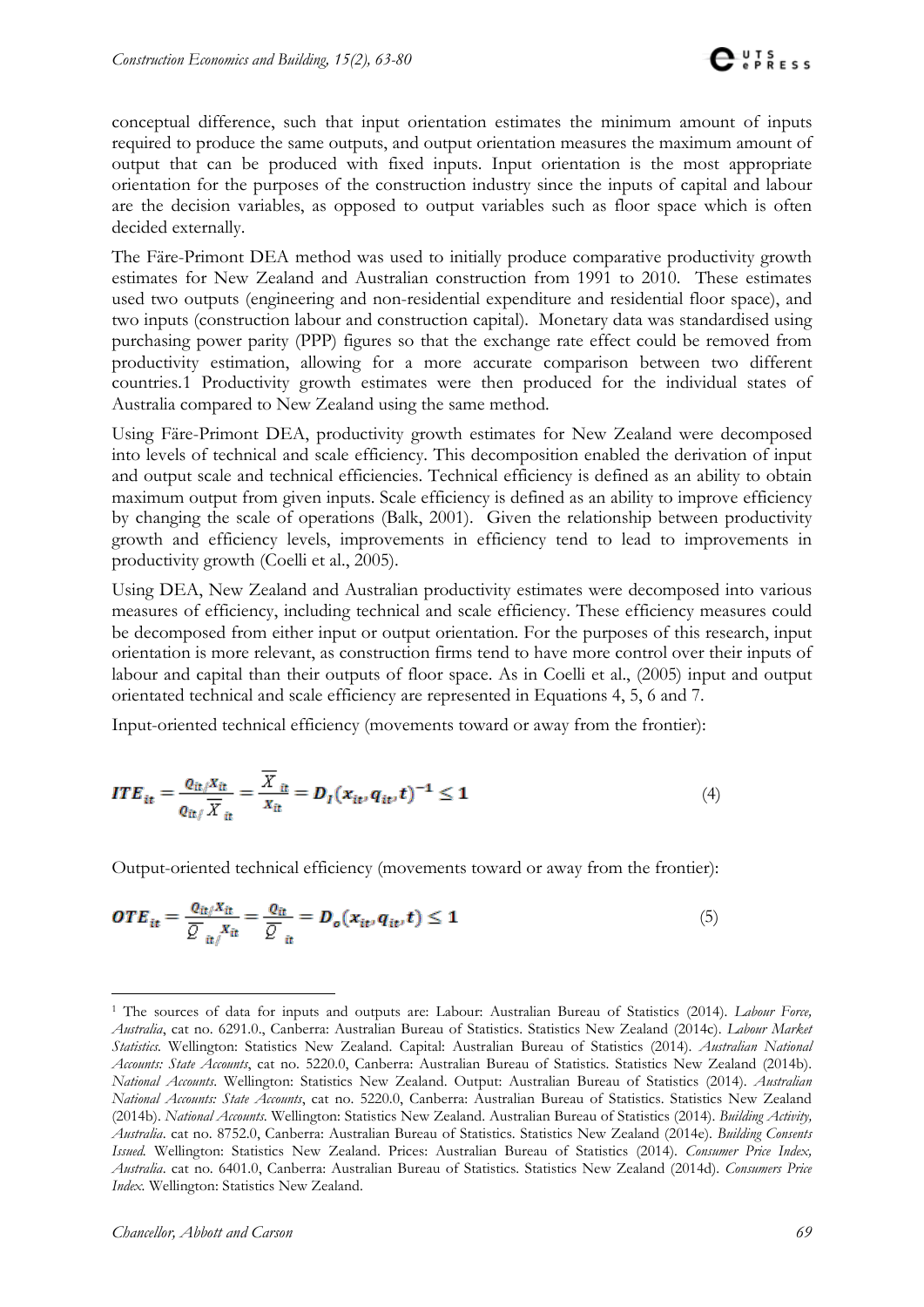

Input-oriented scale efficiency change (movements around the frontier surface to capture economies of scale):

$$
ISE_{it} = \frac{\varrho_{it}/\overline{X}_{it}}{\underline{\beta}_{it}/\widetilde{X}_{it}} \le 1
$$
\n(6)

Output-oriented scale efficiency change (movements around the frontier surface to capture economies of scale):

$$
\boldsymbol{OSE}_{it} = \frac{\overline{Q}_{it} / X_{it}}{\underline{\hat{Q}}_{it} / \widetilde{X}_{it}} \le 1 \tag{7}
$$

Regression analysis was then used to compare productivity growth estimates as the dependent variables, to various independent variables thought to influence construction industry productivity and efficiency. The regression initially tested whether an independent variable had a significant correlation with a dependent productivity growth estimate. The direction of influence (either positive or negative) and the amount of influence was also then established. Figure 1 illustrates the regression model used in AMOS (IBM, 2013). The dependent variable productivity estimates were derived initially using Färe-Primont DEA. The independent variables were co-varied and rotated throughout the analysis. For example, the independent variable was set to equal construction education in the corresponding productivity region. This independent variable could then be changed to population for the corresponding region, and so on. The independent variables are listed in Table 1.

| Dependent variable | Independent variable      |
|--------------------|---------------------------|
| Productivity NSW   | Variable NSW              |
| Productivity Vic   | Variable Vic              |
| Productivity Old   | Variable Old              |
| Productivity SA    | Covariance<br>Variable SA |
| Productivity WA    | Variable WA               |
| Productivity Tas   | Variable Tas              |
| Productivity NZ    | Variable NZ               |

Figure 1: Regression model for Australian and New Zealand construction

Population growth and its relationship to the demand and supply of construction services was expected to have some impact on productivity growth, particularly with comparison between New Zealand and Australia – countries with differing levels of population growth. Australia has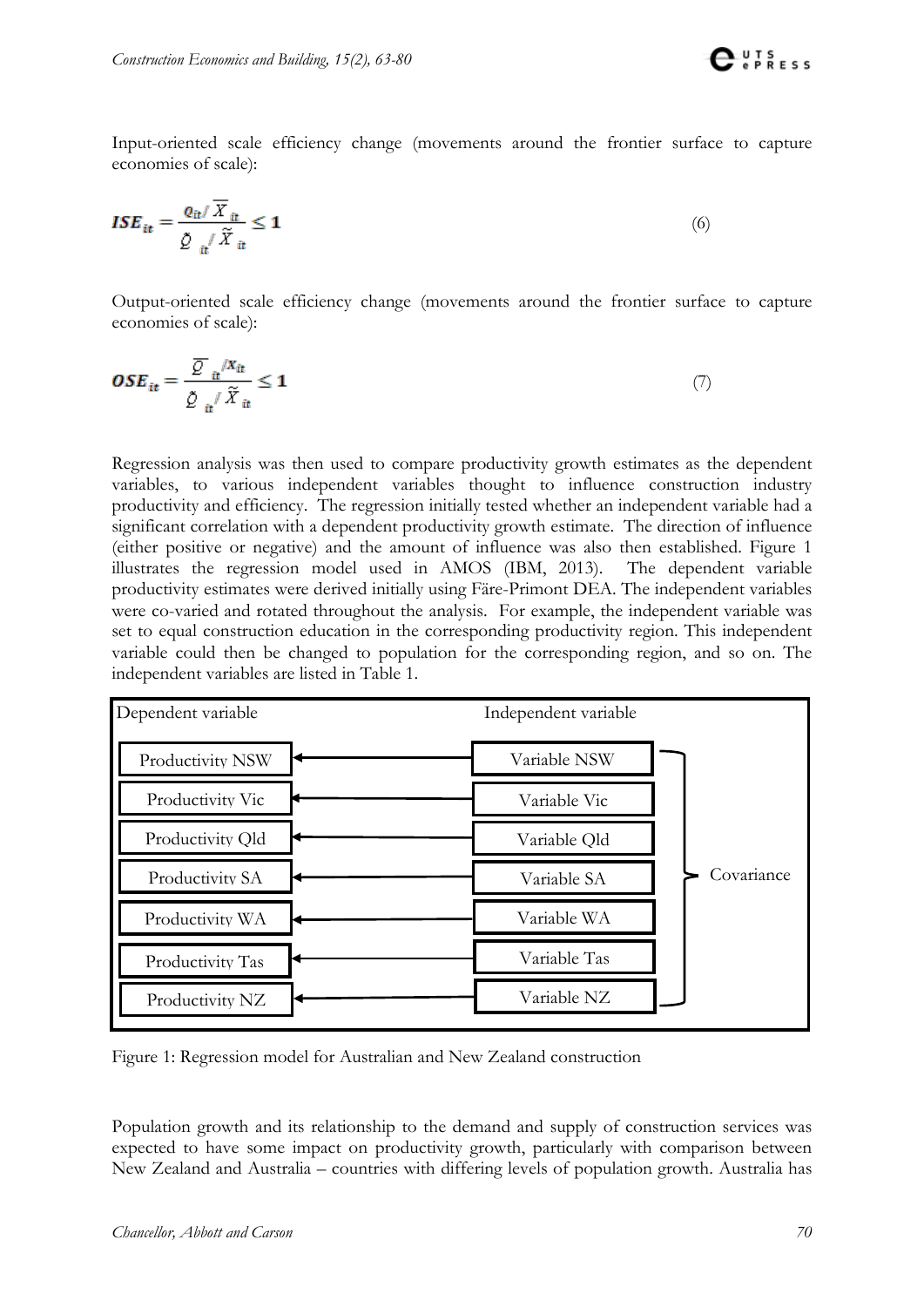experienced long and consistent population growth whereas population growth in New Zealand has experienced more moderate growth and periods of population decline.

| Independent<br>variable     | Data description                                                     | <b>NZ</b> Source                                                                   | <b>AU</b> Source                                                         |
|-----------------------------|----------------------------------------------------------------------|------------------------------------------------------------------------------------|--------------------------------------------------------------------------|
| Population growth           | Count of population<br>over time                                     | <b>Statistics New</b><br>Zealand 2014a.<br>National Population<br><i>Estimates</i> | Australian Bureau of<br>Statistics (Catalogue<br>number 3101.0)          |
| Education                   | Number of degrees<br>over time in construction                       | <b>Statistics New</b><br>Zealand 2014f.<br>Census                                  | Australian Bureau of<br>Statistics. Census.                              |
| Research and<br>Development | Percentage investment in<br>construction research and<br>development | <b>Statistics New</b><br>Zealand 2014b,<br>National Accounts                       | Australian Bureau of<br><b>Statistics</b> (Catalogue)<br>number 8104.0). |
| Apprentices                 | Count of construction<br>apprentices over time                       | <b>Statistics New</b><br>Zealand.<br>Information<br>custom data request            | National Centre for<br>Vocational Education<br>Research                  |

Table 1: Independent variable descriptions and sources

Education has been considered by other researchers (Banks 2002; McGrath-Champ, Rittau and Rosewarne, 2010) to be a driver of productivity growth, resulting from increased technical efficiency through improved skill, management, reduced rework and process improvement. It was therefore an important variable to measure whether change in education levels within the construction industry had influenced productivity growth.

Research and development has been considered a driver of productivity by other researchers including Färe, Grosskopf and Margaritis (1996), Davis (2007), and Budiawan and Sidwell (2004). Innovation through research and development has a number of productivity advantages including improvement technical efficiency, improved quality of construction, reduction in cost, improved reliability and other intangible benefits (Budianwan and Sidwell, 2004).

Similarly to education, the number of construction apprentices provides an indication of skill within the construction industry. Productivity improvements through skill result from technical efficiency gains, through improved work practices, reduced rework and process improvement. Apprentices could also be considered to have some negative effect on productivity and efficiency in the short term, due to worksite training burden through the distraction of experienced workers away from productive tasks. This training burden is expected to be relatively low and shared between the offsite apprenticeship training institutes.

# **Results**

Productivity growth was estimated for New Zealand and Australia using the Färe-Primont DEA method, allowing for a comparative analysis. Initially, productivity growth was estimated at national level for both New Zealand and Australia (Figure 2). Secondary productivity analysis was then completed to compare construction productivity in New Zealand to the levels of the individual states of Australia (Figure 3).

National level results for Australia in Figure 2 indicated stagnant construction productivity growth. Australian construction productivity experienced a significant downturn from 2000 to 2002. A possible explanation for this downturn is the introduction of the Goods and Services Taxation system in Australia, which influenced construction activity timing (Australian Bureau of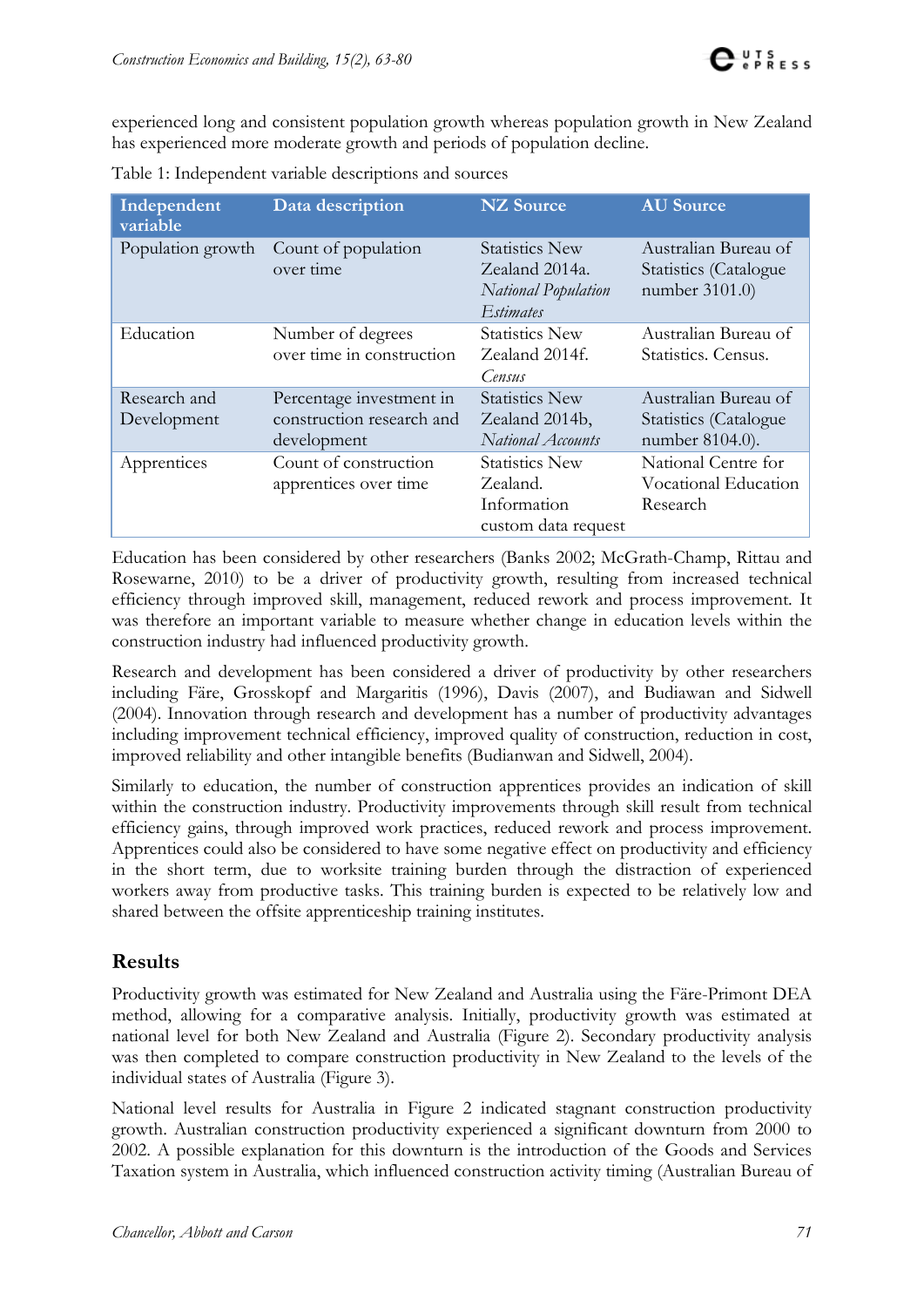

Statistics, 2007). From 2002 onwards, productivity in Australian construction achieved minimal growth.

Using state level data, Australian construction productivity growth estimates were produced in Figure 3. These estimates reveal that Australian construction productivity growth has been propped up by growth in the states of Queensland, Western Australia and Victoria. Construction productivity growth in these states has accelerated since 2000, and coincidently these states have also undertaken the highest amounts of heavy civil engineering construction mining infrastructure in the case of Queensland and Western Australia and other large projects such as the East Link freeway and a desalination plant in Victoria (Australian Bureau of Statistics, 2014; National Infrastructure Construction Schedule, 2013).



Figure 2: Productivity index - Australia and New Zealand



Figure 3: Productivity index - Australian states and New Zealand

Productivity growth in South Australia and New South Wales were identified as points of weakness in the Australian construction industry. Estimates shown in in Figure 3 indicate that construction productivity in these two states had grown well below the Australian average.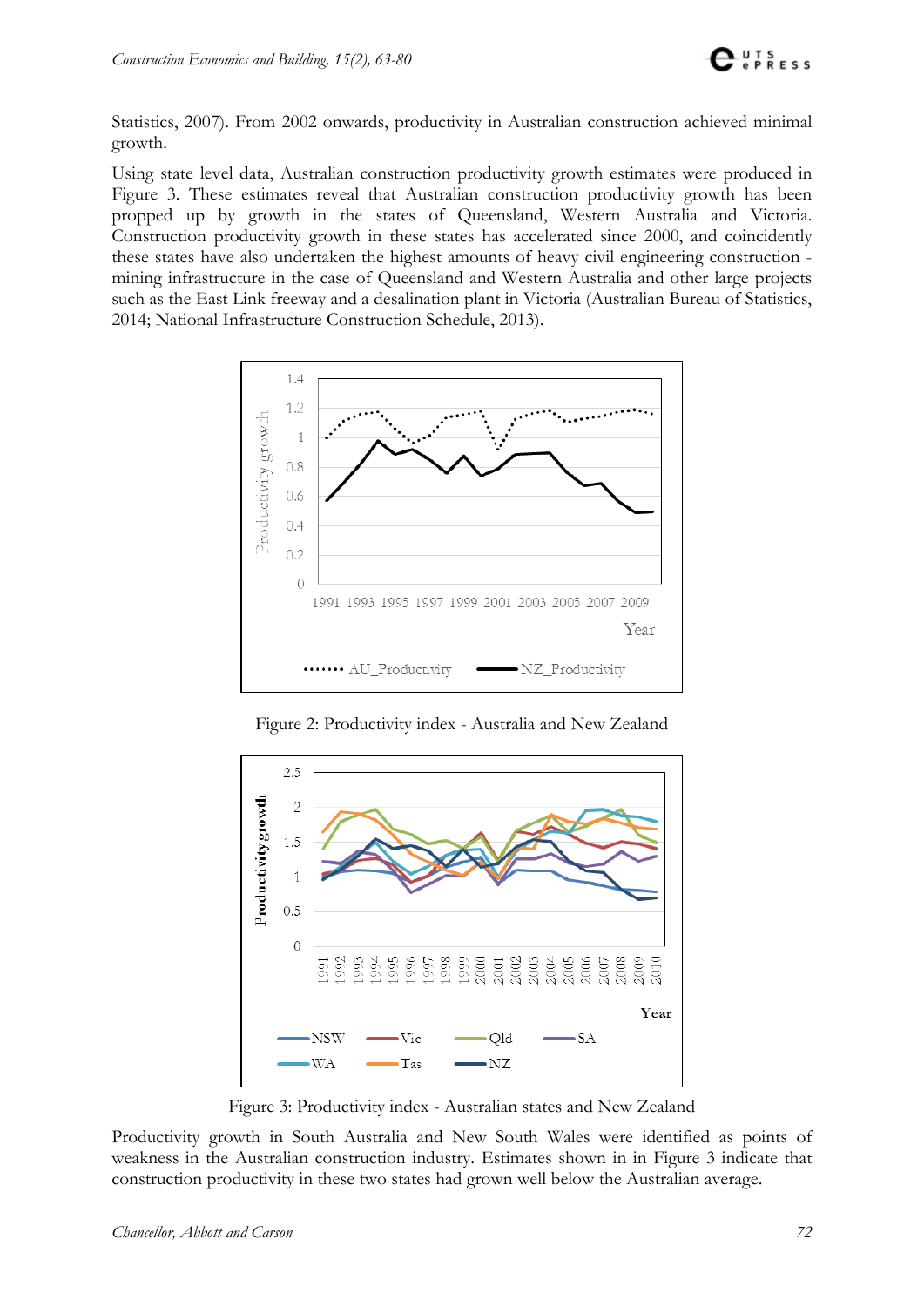New Zealand construction productivity grew strongly from 1991 to 1994 and then continued along a stagnant trajectory up until 2004 (Figure 2 and 3). The data used in this analysis revealed strong growth in both residential and non-residential outputs, along with limited input growth, during the early 1990s. From 2004 onwards, construction productivity in New Zealand experienced a period of a decline in growth. Analysis of the data used revealed a decline in residential construction outputs, with inputs remaining relatively constant.

To partially explain the stagnant and declining productivity growth in New Zealand construction, productivity growth estimates where decomposed into output and input technical and scale efficiency (Figure 4).



Figure 4: New Zealand efficiency levels**[2](#page-10-0)**

A time series of input and output, scale and technical efficiencies were derived using Färe-Primont DEA, which resulted in values between zero and one for each year from 1991 to 2010. A value of one indicated that the observation was on the DEA frontier, and thus had achieved full technical efficiency for the respective period. Conversely a value of less than one was an indication of inefficiency.

Analysis of efficiency results for New Zealand construction in Figure 4 indicated an industry operating at full input and output technical efficiency (dITE and dOTE respectively). The most notable feature from Figure 4 were the periods of scale input and output inefficiency (dISE and dOSE respectively). These results suggest that the New Zealand construction industry has reached a theoretical point of maximum technical efficiency, however was restricted by scale inefficiency. This point of maximum technical efficiency is based on the outputs and inputs used, and is a theoretical calculation. In practice there are other unmeasurable variables not considered in this calculation, meaning that while these results indicate New Zealand technical efficiency is strong, in reality it is unlikely to have reached a point of perfect technical efficiency. The scale inefficiency identified in Figure 4 partially explained the declining construction productivity growth in New Zealand. Fletcher Building (2011) also identified scale problems with New Zealand construction, noting that the industry is dominated by small firms, categorising it as a 'cottage industry'. Fletcher Building (2011) compared the New Zealand and Australian construction industries, finding a considerably lower proportion of house builders and multi-unit home designers in New Zealand.

<span id="page-10-0"></span> <sup>2</sup> dOTE(Output-oriented Technical Efficiency), dOSE (Output-oriented Scale Efficiency), dITE(Input-oriented Scale Efficiency), dISE(Input-oriented Scale Efficiency)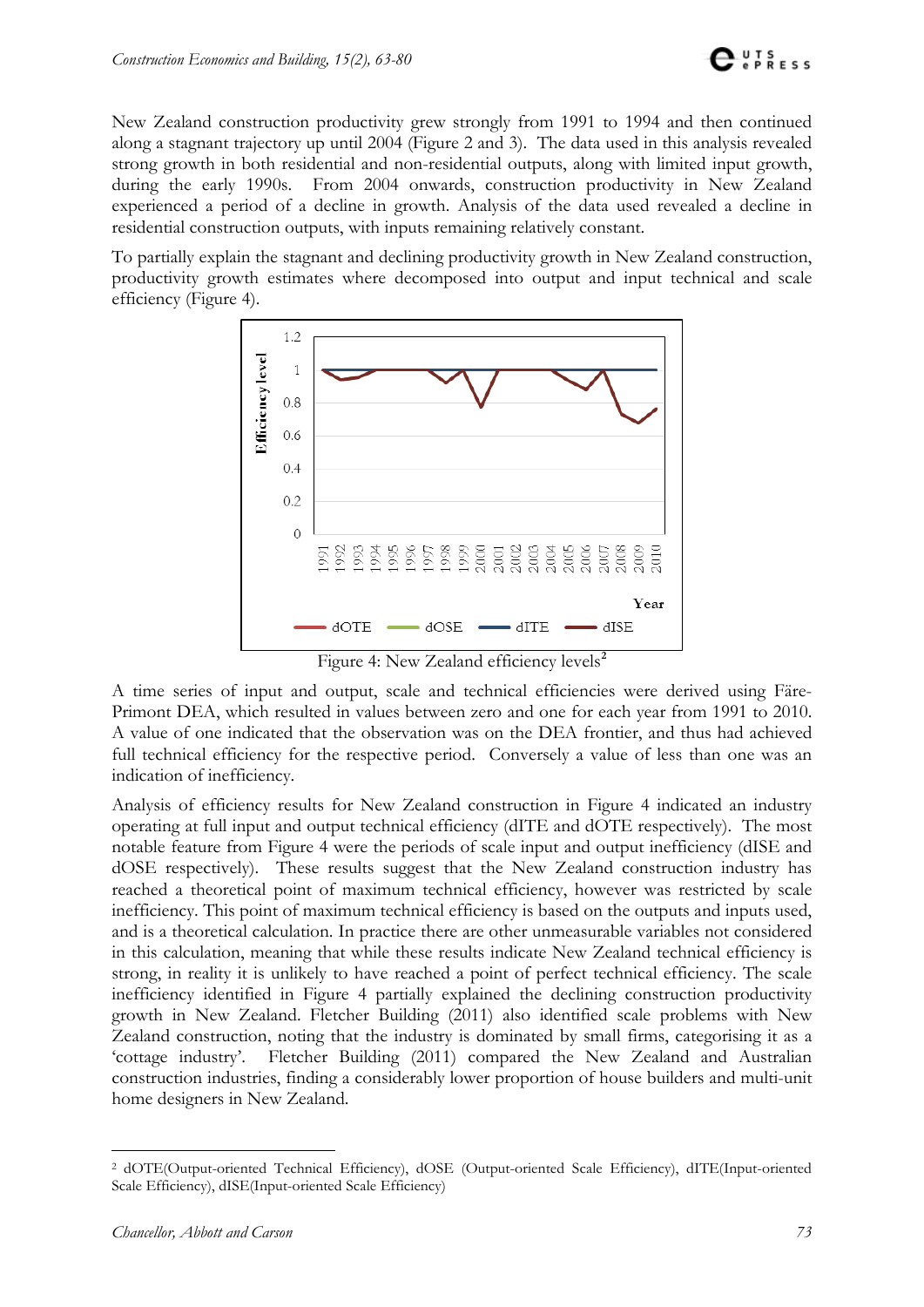To explore the possible factors influencing or driving construction productivity in New Zealand and Australian, a second-stage regression was applied. This regression used productivity estimates as the dependent variables, and a range of other factors as independent variables, in order to identify if the latter variables had any correlation to productivity. The independent variables used were population growth, education, research and development and apprentices (Table 1). This method of analysis identified whether an independent variable had a significant or insignificant relationship with the respective productivity estimates. If so, it also determined the direction and size of the relationship.

It was expected that the decline in New Zealand construction productivity from 2004 to 2010 had distorted regression analysis results. To test this, an additional dependent variable (NZ\_adj) was included in the regression analysis. The adjusted estimates removed the productivity decline from 2004 to 2010It was highly likely that the unadjusted figures had obscured the regression results, since productivity growth had declined steeply in New Zealand construction from 2004 to 2010 while the various independent variables had experienced a corresponding increase.

Regression results presented in Table 2 show values where significant relationships between construction productivity and the various independent variables were identified. Blank values represent an insignificant relationship. The actual table value refers to a regression weights for a significant independent variable, and indicates the amount by which a change in an independent variable influenced change in productivity growth. For example, education was found to be significant and positive in New Zealand with a regression weighting of 0.124. This means that if New Zealand construction education was to increase by 1, New Zealand construction productivity would be expected to increase by 0.124.

|                          | <b>NSW</b> | Vic   | Old   | <b>SA</b> | <b>WA</b> | <b>Tas</b> | NZ       | $NZ$ _adj |
|--------------------------|------------|-------|-------|-----------|-----------|------------|----------|-----------|
| Population growth -0.198 |            | 0.436 |       |           | 1.355     |            | $-0.478$ | 0.451     |
| Education                | $-0.022$   | 0.037 |       |           | 0.026     |            | $-0.164$ | 0.124     |
| Research<br>and          | $-0.265$   | 0.178 | 0.118 | - 0.060   | 0.397     | 0.086      |          | 1.324     |
| Development              |            |       |       |           |           |            |          |           |
| Apprentices              |            | 0.101 |       | 0.263     | 0.311     | 2.940      | $-0.423$ | 0.302     |

Table 2: Second-stage regression results

#### **Australia**

During the regression analysis several independent variables where found to be significantly correlated to Australian construction productivity growth. Population growth was found to have a positive effect on construction productivity in Victoria and Western Australia. Western Australia has achieved the strongest population growth of all Australian states in recent years, with strong migration growth also noted in Victoria (Australian Bureau of Statistics, 2013). Population growth in these areas was likely to have driven demand for residential construction, influencing construction output and productivity growth. In addition, heightened mining activity in Western Australia was expected to have attracted population growth to the region and generated demand for residential construction. Average annual population growth in Australia for the year ending 2013 was 1.7 per cent (Australian Bureau of Statistics, 2013).

Education was found to be positively correlated with construction productivity in Victoria and Western Australia. These results align with the expectation that the engineering construction component of the construction industry tends to be the most highly educated. In particular, a majority of construction demand in Western Australia has been mining construction and civil construction, attracting a highly skilled and educated construction workforce. Similarly, there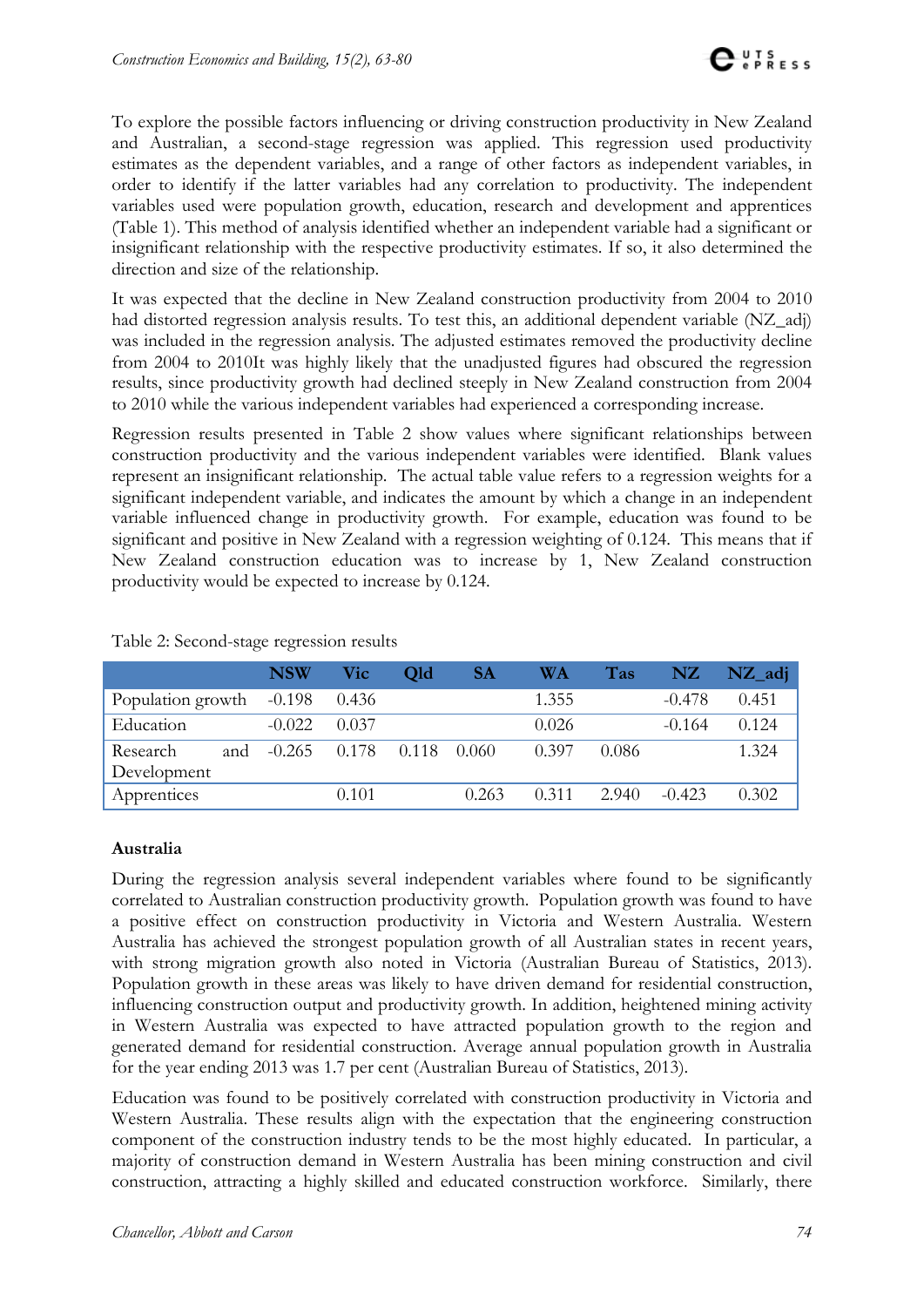have been high levels of engineering construction in Victoria in recent years, including the construction of the desalination plant and other infrastructure projects including major freeways in Melbourne (National Infrastructure Construction Schedule, 2013).

Construction research and development was found to be positively correlated to Australian construction productivity in all states except New South Wales. Expenditure on research and development leads to innovation and new technologies as has been considered by other researchers as a driver of productivity growth (Färe, Grosskopf and Margaritis, 1996; Davis, 2007). Innovation through research and development improves technical efficiency, quality of construction, reduction in cost, and improved reliability (Budianwan and Sidwell, 2004). These results suggest that Australian construction productivity has benefited from innovation through research and development

Apprenticeships and training has been considered by other researchers as a driver of productivity growth (Banks, 2002; McGrath-Champ, Rittau and Rosewarne, 2010). The Australian findings provide sufficient evidence to suggest that apprentices are beneficial to construction productivity growth in general. Apprentices bring new skills, motivation and innovation into the workplace. Apprentices were found to be positively correlated to construction productivity growth in Victoria, South Australia, Western Australia and Tasmania. It is expected that the negative results in New Zealand were due to a scale inefficiency problem. While apprentices are beneficial to a construction industry, they do absorb resources through training and supervision requirements.

#### **New Zealand 1991 - 2010**

Regression results using New Zealand construction productivity from 1991 to 2010 revealed a number of significant and negative independent variables for New Zealand construction (Table 2). Population growth, education and apprentices all appeared to have a negative relationship with New Zealand productivity growth. Examination of the independent variable data revealed that during the period from 2004 to 2010 when New Zealand construction productivity growth had sharply declined, the independent variables had generally increased. These negative regression relationships had been caused by the sharp decrease in New Zealand construction productivity growth, and not by the independent variables. To obtain more meaningful results, New Zealand construction productivity growth was adjusted to exclude the sharp decline from 2004 to 2010.

#### **New Zealand 1991 - 2004**

New Zealand construction productivity growth estimates were adjusted to exclude the sharp decline from 2004 to 2010 (NZ\_adj in Table 2). This adjusted dependent variable was then regressed against the New Zealand independent variables in Table 1. Population growth in New Zealand was found to have a positive correlation to growth of productivity (Table 2). Increased population was expected to lead to general demand growth and investment in construction projects such as houses, schools, hospitals and roads. This growth in construction demand drives outputs and productivity growth.

Education was also found to have a positive correlation to New Zealand construction productivity growth (Table 2). These findings were consistent with Davis (2007) who noted that labour quality is likely to influence productivity growth as the industry is a labour intensive one. Sweetman (2002) also suggested that education produces human capital which is crucial to productivity growth.

Research and development represented the innovation component of the New Zealand construction industry. Table 2 shows that there is a positive correlation between research and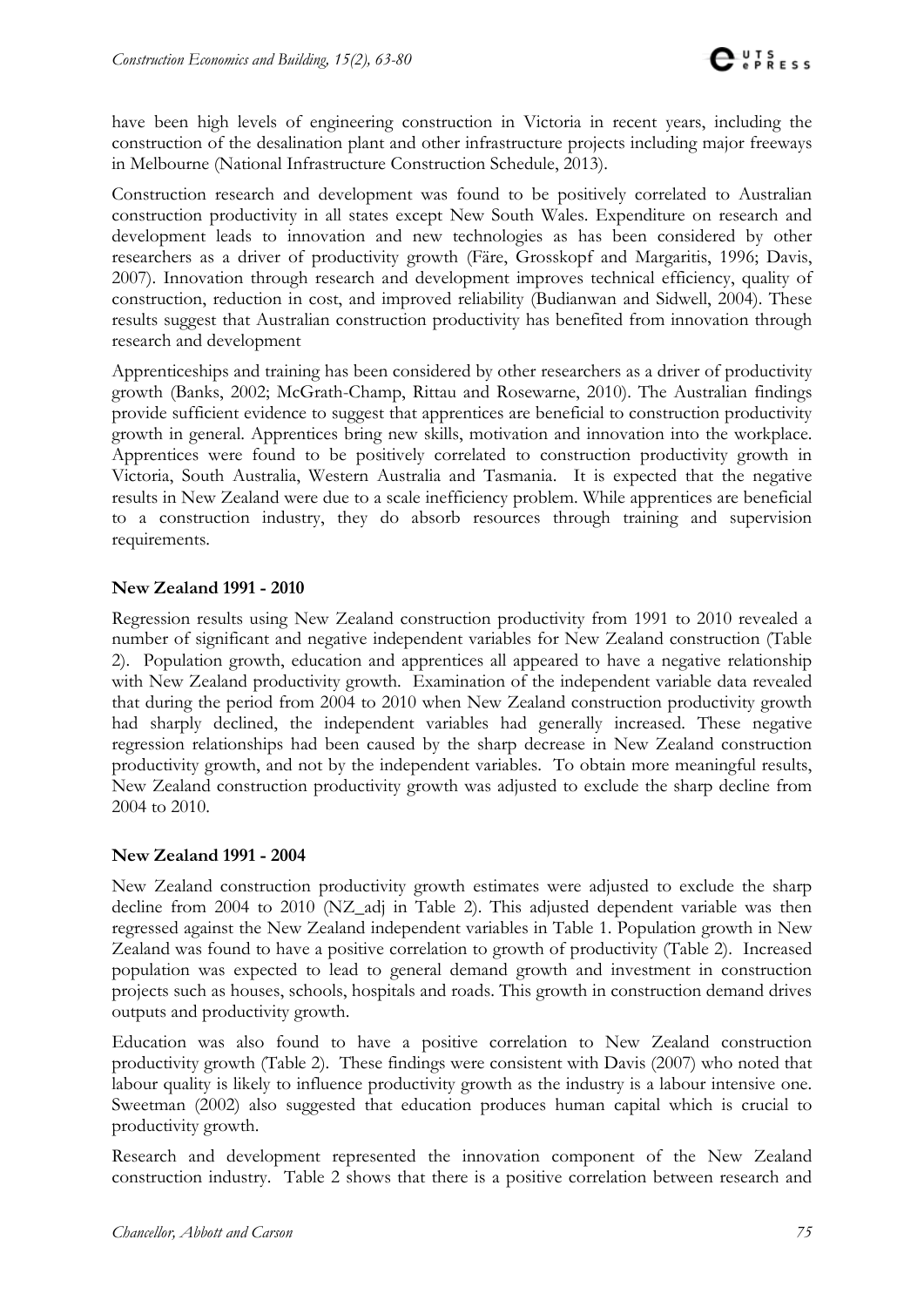development and the growth of productivity (Table 2). Davis (2007) also investigated innovation and its relationship to New Zealand construction productivity, finding that in New Zealand construction is one of the least innovative industries. Davis (2007) also notes the importance of innovation to construction productivity growth.

Apprenticeships were found to be significantly correlated to New Zealand construction productivity (Table 2). These results align with commentary by Davis (2007) who discussed that the introduction of new skills and formal qualifications in New Zealand construction is important to productivity growth.

# **Conclusion**

From the study it is possible to make a number of conclusions. First of all there are problems that arise from the cyclical nature of the construction industry as demonstrated by fluctuating productivity results for both New Zealand and Australia. Large changes in business activity can affect productivity measures by changing the short run ratio of outputs to inputs. This affect is perhaps more acute in the construction industry than in most other industries, and more acute in New Zealand than in Australia. Care, therefore, needs to be made in constructing productivity change measures over time that are not too dominated by these cyclical movements. In the New Zealand case output in the industry has fallen from around 2004, which affects productivity estimates.

Overall the productivity of the construction industry is lower in New Zealand than Australia, but this can be at least partially explained by the greater economies of scale in Australia and the larger weight given to engineering construction in that country compared to commercial and residential construction. It is noteworthy that the Australian industry has experienced some periods of relative productivity stagnation, just as the New Zealand industry has. In the Australian case productivity growth appears to be propped up by growth in engineering activity. It is also noteworthy that the DEA estimates indicate a scale efficiency problem in the New Zealand market which reinforces the findings of previous work undertaken (Fletcher Building, 2011).

In the Australian case a number of factors were found to be important in driving productivity improvements. These include such things as population growth, education of people in the industry to degree level, the amount of research and development undertaken and the number of apprentices. Similar findings were found in the case on New Zealand, at least over the period 1991 to 2004, which appears consistent with some of the previous work done on the New Zealand construction industry (Davis, 2007).

Regarding improvements to the productivity of the construction industry in New Zealand, it appears that although there is potential for gains through the greater use of research and development, apprentice training and degree education, as well as the consolidation of some building companies as indicated by the scale inefficiency results, there will be some limits to the gains that might be made. The New Zealand industry faces problems of scale, a concentration on residential construction, as compared to engineering projects, and fairly substantial cyclical fluctuations that all make it difficult to push productivity levels higher.

# **References**

Abbott, M. and Carson, C., 2012. A review of productivity analysis of the New Zealand construction industry. *Australasian Journal of Construction and Building Economics,* 12(3), pp.1-15. doi: <http://dx.doi.org/10.5130/ajceb.v12i3.2584>

Abbott, M. and Carson, C., 2013. A comparative approach to determining the growth of productivity of the New Zealand construction industry. *Australasian Journal of Construction and Building Economics,* 13(4), pp.65-77. doi: <http://dx.doi.org/10.5130/ajceb.v13i4.3483>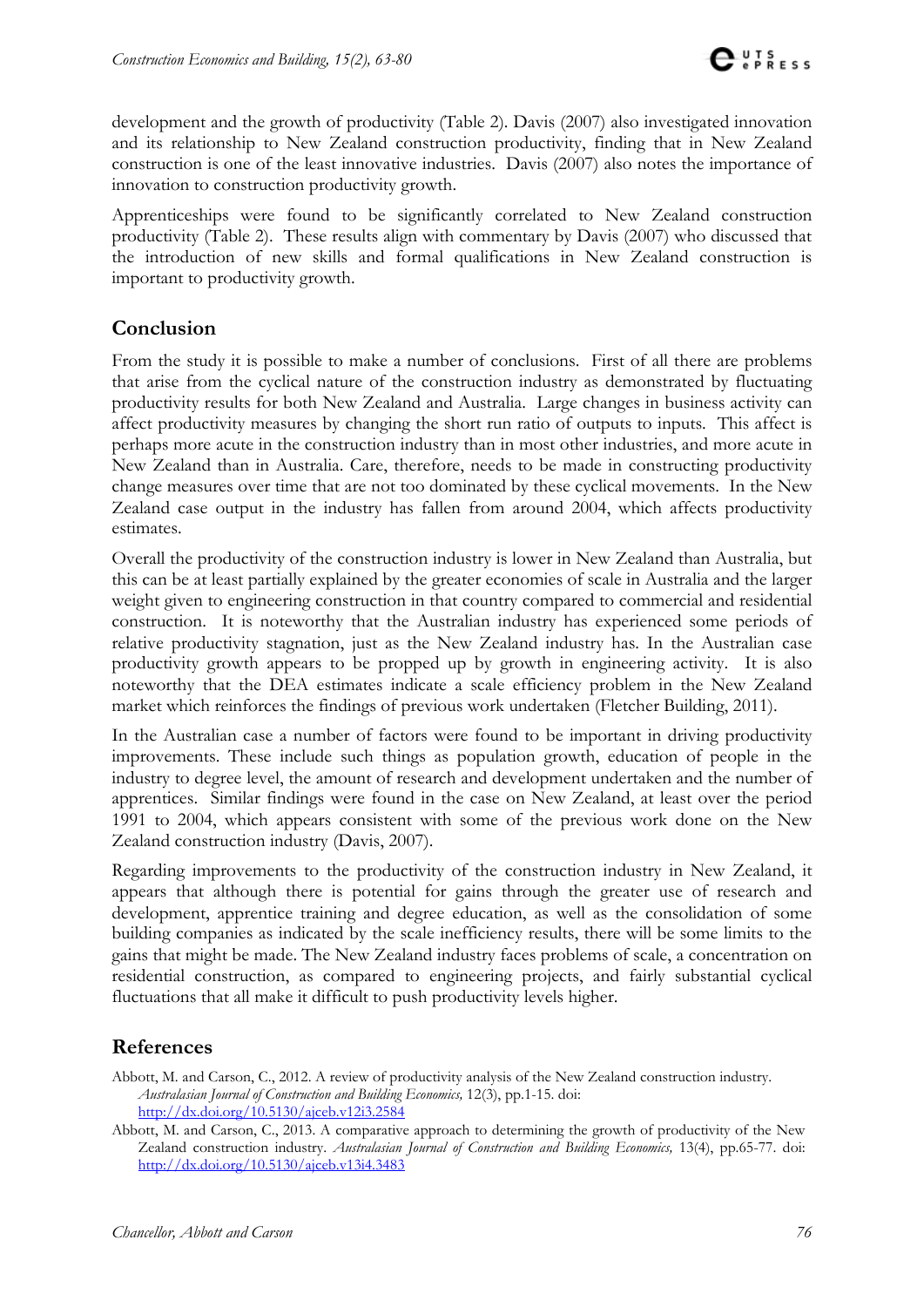- Abbott, M, and Wu, S., 2002. Total factor productivity and efficiency of Australian airports. *Australian Economic Review*, 35(3), pp.244-60. doi:<http://dx.doi.org/10.1111/1467-8462.00241>
- Allen, S.G., 1985. Why construction industry productivity is declining. *Review of Economic Statistics,* 117(4), 661-665. doi:<http://dx.doi.org/10.2307/1924811>
- Australian Bureau of Statistics, 2007. *Experimental Estimates of Industry Multifactor Productivity*, cat. no. 5260.0.55.002. Available at: [http://www.abs.gov.au/ausstats/Australian Bureau of Statistics@.nsf/mf/5260.0.55.002](http://www.abs.gov.au/ausstats/Australian%20Bureau%20of%20Statistics@.nsf/mf/5260.0.55.002) [Accessed 23 Dec 2011].

Australian Bureau of Statistics, 2013. *Australian Demographic Statistics*, Cat. No. 3101.0, Dec 2013

- Australian Bureau of Statistics, 2014. *Engineering Construction Activity*. Australia, Mar 2014, cat no. 8762.0. Canberra: Australian Bureau of Statistics.
- Australian Bureau of Statistics, 2014. *Labour Force, Australia*, cat no. 6291.0., Canberra: Australian Bureau of Statistics.
- Australian Bureau of Statistics, 2014. *Australian National Accounts: State Accounts*, cat no. 5220.0, Canberra: Australian Bureau of Statistics.
- Australian Bureau of Statistics, 2014. *Consumer Price Index, Australia*. cat no. 6401.0, Canberra: Australian Bureau of Statistics.
- Australian Bureau of Statistics, 2014. *Building Activity, Australia*. cat no. 8752.0, Canberra: Australian Bureau of Statistics.
- Australian Bureau of Statistics, 2014. *Census of Population and Housing*. cat no. 2001.0, Canberra: Australian Bureau of Statistics.
- Australian Bureau of Statistics, 2014. *Research and Experimental Development, Businesses, Australia.* cat. no. 8104.0, Canberra: Australian Bureau of Statistics.
- Balk, B.M., 2001. Scale efficiency and productivity change. *Journal of Productivity Analysis,* 15, pp.159-83. doi: <http://dx.doi.org/10.1023/A:1011117324278>
- Banks, G., 2002. *The Drivers of Australia's Productivity Surge.* Melbourne: Productivity Commission. Available at: [http://www.pc.gov.au/speeches/cs20020307.](http://www.pc.gov.au/speeches/cs20020307) [Accessed 10 January 2013].
- Berg, S.A., Forsund, F.R. and Jansen, E.S., 1992. Malmquist indices of productivity growth during the deregulation of Norwegian banking, 1980-89. *Scandinavian Journal of Economics*, 94, pp.211-28. doi: <http://dx.doi.org/10.2307/3440261>
- Black, M., Guy, M. and McLellan, N., 2003. *Productivity in New Zealand 1988 to 2002.* Treasury Working Paper 03/06. Wellington: The Treasury.
- Budiawan, D. and Sidwell, A.C., 2004. *Drivers of Construction Innovation*. Construction Industry Institute, Australia.
- Chapple, S., 1994. 'Searching for the Heffalump?' An exploration into sectoral productivity and growth in New Zealand. New Zealand Institute of Economic Research Working Paper 99/10, Wellington.
- Charnes, A., Cooper, W.W. and Rhodes, E., 1978. Measuring the efficiency of decision making units. *European Journal of Operational Research,* 2(6), pp.429-44. doi: [http://dx.doi.org/10.1016/0377-2217\(78\)90138-8](http://dx.doi.org/10.1016/0377-2217%2878%2990138-8)
- Chau, K.W. and Wang, Y.S., 2005. An analysis of productivity growth in the construction industry: a non-parametric approach. In Khosrowshahi, F. (ed.) 21st Annual ARCOM conference, 7-9 September 2005, SOAS, University of London. *Association of Researchers in Construction Management*, 1, pp.159-69.
- Chiu, C.Y. and Wang, M.W., 2011. An integrated DEA based model to measuring financial performance of construction companies. *WSEAS Transactions on Business Economics*, 1(8), pp.1-15.
- Coelli, T.J, Prasada Rao, D.S., O'Donnell, C.J. and Battese, G.E. 2005. *An Introduction to Efficiency and Productivity Analysis*. Springer Science Business Media, LLC second edition
- Dacy, D.C., 1965. 'Productivity and price trends in construction since 1947'. *Review of Economics and Statistics,* 47(4), pp.406-11. doi[: http://dx.doi.org/10.2307/1927769](http://dx.doi.org/10.2307/1927769)
- Davis, N., 2007. *Construction Sector Productivity Scoping Report.* Wellington: MartinJenkins.
- Diewert, E. and Lawrence, D., 1999. *Measuring New Zealand's Productivity.* Treasury Working Paper 99/5. Wellington: Treasury.
- Edvardsen, D.F., 2005. Economic efficiency of contractors. In: Kaehkoenen, K. and Porkka, J. (eds.) Global Perspectives on Management and Economics in the AEC sector, Volume II. *11th Joint CIB International Symposium Combining Forces - Advancing Facilities Management and Construction through Innovation*. 13 Jun 2005 - 16 Jun 2005, Helsinki.
- El-Mashaleh, M.S., Minchin, R.E. and O'Brien W.J., 2007. Management of construction firm performance using benchmarking. *Journal of Management in Engineering,* 23, pp.10-17. doi: [http://dx.doi.org/10.1061/\(ASCE\)0742-](http://dx.doi.org/10.1061/%28ASCE%290742-597X%282007%2923:1%2810%29) [597X\(2007\)23:1\(10\)](http://dx.doi.org/10.1061/%28ASCE%290742-597X%282007%2923:1%2810%29)
- Färe, R., Grosskopf, S. and Knox Lovell, C.A., 1985*. The Measurement of Efficiency of Production.* Boston: Kluwer-Nijhoff. doi[: http://dx.doi.org/10.1007/978-94-015-7721-2](http://dx.doi.org/10.1007/978-94-015-7721-2)
- Färe, R., Grosskopf, S., Lingren, B. and Roos, P., 1994. Productivity developments in Swedish hospitals: a Malmquist output index approach. In: Charnes, A., Cooper, W.W., Lewin, A.Y. and Seiford, L.M. (eds.) *Data Envelopment Analysis: Theory, Methodology and Applications*. Boston: Kluwer Academic Publishers. doi: [http://dx.doi.org/10.1007/978-94-011-0637-5\\_13](http://dx.doi.org/10.1007/978-94-011-0637-5_13)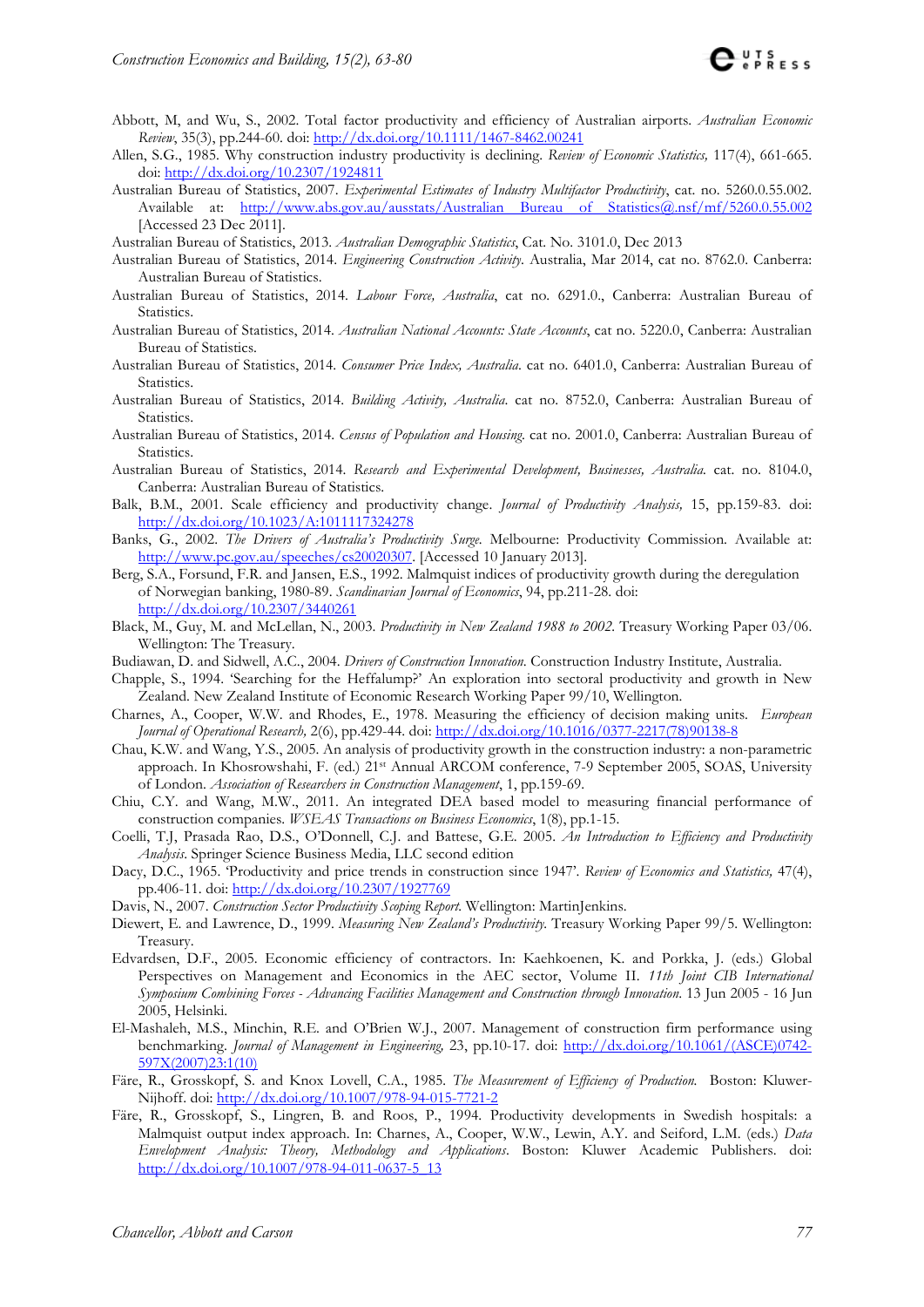- Färe, R., Grosskopf, S. and Margaritis, D., 1996. Productivity growth. In: B. Silverstone, A. Bollard and R. Lattimore (eds.) *A Study of Economic Reform: the Case of New Zealand*. New York: Elsevier Science.
- Färe, R., Grosskopf, S., Yaisawarng, S., Li, S. and Wang, Z., 1990. Productivity growth in Illinois electricity utilities. *Resources and Energy*, 12, pp.383-98. doi: [http://dx.doi.org/10.1016/0165-0572\(90\)90030-M](http://dx.doi.org/10.1016/0165-0572%2890%2990030-M)
- Farrell, M., 1957. The measurement of productive efficiency. *Journal of the Royal Statistical Society, S*eries A(CXX), pp.253-81. doi[: http://dx.doi.org/10.2307/2343100](http://dx.doi.org/10.2307/2343100)

Fletcher Building, 2011. *Submission to the New Zealand Productivity Commission Inquiry into Housing Affordability*. Available at: [http://www.productivity.govt.nz/sites/default/files/Sub%20021%20-](http://www.productivity.govt.nz/sites/default/files/Sub%20021%20-%20Fletcher%20Building%20Submission.pdf) [%20Fletcher%20Building%20Submission.pdf](http://www.productivity.govt.nz/sites/default/files/Sub%20021%20-%20Fletcher%20Building%20Submission.pdf) 9 [Accessed 12 September 2014].

- Horta, I.M., Camanho, A.S. and Moreira da Costa, J., 2012. Performance assessment of construction companies: a study of factors promoting financial soundness and innovation in the industry. *International Journal of Production Economics*, 137(1), pp.84-93. doi:<http://dx.doi.org/10.1016/j.ijpe.2012.01.015>
- IBM, 2013. SPSS Amos. Available at: [http://www-142.ibm.com/software/products/au/en/spss-amos/.](http://www-142.ibm.com/software/products/au/en/spss-amos/) [Accessed 03 January 2013].
- Invaldsen, T., 2005. Scientific benchmarking of building projects model and preliminary result. In: Kazi, A.S. (ed.) *Systematic Innovation in the Management of Construction Projects and Processes, Volume III*.
- Janssen, J. and McLoughlin, S., 2008. *New Zealand's Productivity Performance*. New Zealand Treasury Productivity Paper 08/02, Wellington: The Treasury.
- Knox Lovell, C.A.,and Schmidt, P., 1988. A comparison of alternative approaches to the measurement of productive efficiency. In: A. Dogramaci and R. Färe (eds.) *Applications of Modern Production Theory: Efficiency and Productivity*. Boston: Kluwer. doi: [http://dx.doi.org/10.1007/978-94-009-3253-1\\_1](http://dx.doi.org/10.1007/978-94-009-3253-1_1)
- Li, Y. and Liu, C., 2011. Construction capital productivity measurement using data envelopment analysis. *International Journal of Construction Management*. 11(1), pp.49-61. doi:<http://dx.doi.org/10.1080/15623599.2011.10773161>
- McCabe, B., Tran, V and Ramani, J., 2005. Construction prequalification using data envelopment analysis. *Canadian Journal of Civil Engineering*, 32, pp.183-93. doi:<http://dx.doi.org/10.1139/l04-073>
- McGrath-Champ, S., Rittau, Y. and Rosewarne, S., 2010. Education, skill and unions in the Australian construction industry. *Labour and Industry*, 21(1), pp. 438-462. doi[: http://dx.doi.org/10.1080/10301763.2010.10669413](http://dx.doi.org/10.1080/10301763.2010.10669413)
- Mason, G. and Osborne, M., 2007. *Productivity, Capital-Intensity and Labour Quality at Sector Level in New Zealand and the UK.* New Zealand Treasury Working Paper 07/01, Wellington.
- National Infrastructure Construction Schedule, 2013. Projects. Available at: <https://www.nics.gov.au/Project> [Accessed 01 July 2013].
- New Zealand Department of Building and Housing, Productivity Taskforce, 2009. *Report of the Building and Construction Sector Productivity Taskforce: a Modern Efficient and Productive New Zealand Built Infrastructure Industry.* Wellington: NZ: Dept. of Building and Housing.
- New Zealand Productivity Commission, 2011. *Housing Affordability Inquiry: Draft Report.* Wellington: Productivity Commission.
- O'Donnell, C., 2011. A Program for Decomposing Productivity Index Numbers. Centre for Efficiency and Productivity Analysis, The University of Queensland, Brisbane.
- O'Donnell, C., 2012. Applied Productivity and Efficiency Course Notes, Centre for Efficiency and Productivity Analysis. School of Economics, The University of Queensland, Brisbane.
- Orr, A., 1989. *Productivity Trends in New Zealand: a Sectoral and Cyclical Analysis 1961-1987.* Wellington: NZIER.
- Philpott, B., 1991. Economic growth in New Zealand models and experience. In: *Long Run Perspectives on the New Zealand economy. Proceedings of the Sesqicentennial Conference of the New Zealand.* Association of Economists, New Zealand Association of Economists, Wellington.
- Philpott, B., 1993. Data for sectoral productivity analysis and some preliminary results for 1978-93. RPEP Paper 256.

Philpott, B., 1995. *New Zealand's Aggregate and Sectoral Productivity Growth 1960-1995.* Research Project on Economic Planning Paper 274, Victoria University of Wellington, October, Wellington.

- Price, C.W. and Weyman-Jones, T., 1996. Malmquist indices or productivity in the UK gas industry before and after privatization. *Applied Economics*, 28, pp.29-39. doi[: http://dx.doi.org/10.1080/00036849600000004](http://dx.doi.org/10.1080/00036849600000004)
- Rosenfielde, S. and Mills, D.Q., 1979. Is construction technologically stagnant? In J.E. Lange and D.Q. Mills (eds.) *The Construction Industry.* Lexington MA: D.C. Heath and Company.
- Schriver, W.R. and Bowlby, R.L., 1985. Changes in productivity and composition of output in building construction, 1972-1982. *Review of Economics and Statistics,* 67(2), pp.318-322. doi:<http://dx.doi.org/10.2307/1924732>
- Shephard, R.W., 1965. *Cost and Production Functions*. Princeton: Princeton University Press.
- Statistics New Zealand, 2012. *Industry Productivity Statistics, 1978-2009*. Wellington: Statistics New Zealand.
- Statistics New Zealand, 2014a. *National Population Estimates*: Wellington: Statistics New Zealand.
- Statistics New Zealand, 2014b. *National Accounts*. Wellington: Statistics New Zealand.
- Statistics New Zealand, 2014c. *Labour Market Statistics.* Wellington: Statistics New Zealand.
- Statistics New Zealand, 2014d. *Consumers Price Index.* Wellington: Statistics New Zealand.
- Statistics New Zealand, 2014e. *Building Consents Issued.* Wellington: Statistics New Zealand.
- Statistics New Zealand, 2014f. *Census of Population and Dwellings*. Wellington: Statistics New Zealand.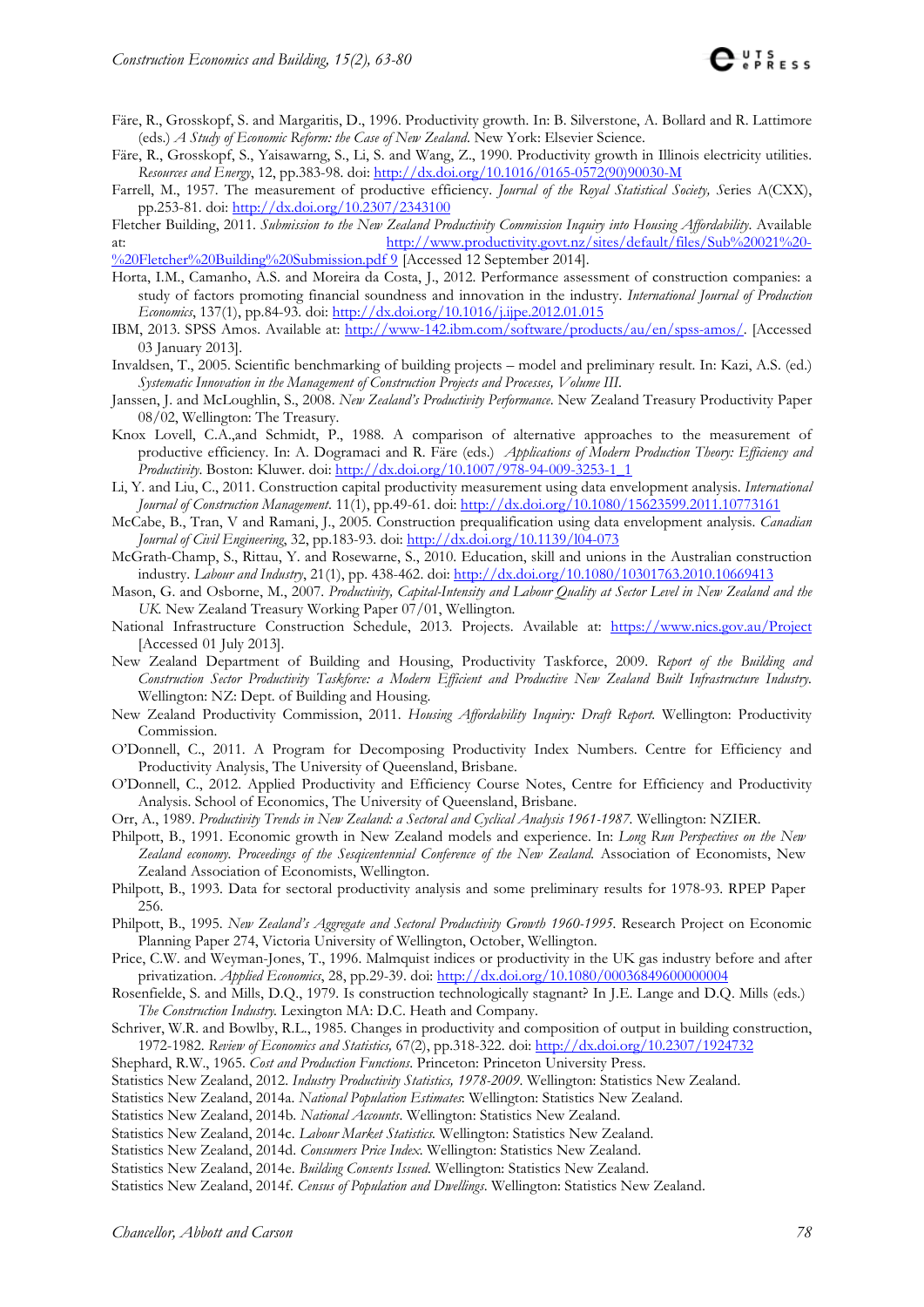- Stokes, H.K., 1981. An examination of the productivity decline in the construction industry. *Review of Economics and Statistics,* 63(4), pp.495-502. doi:<http://dx.doi.org/10.2307/1935844>
- Sweetman, A., 2002. "Working smarter: Education and productivity" pp.157-77.
- United Kingdom Department of Business Enterprise and Regulatory Reform, 2008. *Industry Performance Report* 2008. London: Department of Business Enterprise and Regulatory Reform.
- Van Dai Tran, 2010. *Exploring Construction Productivity Statistics in New Zealand.* Master of Engineering, Auckland University of Technology, Auckland.
- Wang, Y.S., 1998. *An Analysis of the Technical Efficiency in Hong Kong's Construction Industry*. Unpublished PhD, University of Hong Kong, Hong Kong.
- Wang, Y.S. and Chau, K.W., 1997. An evaluation of the technical efficiency of construction industry in Hong Kong using the DEA approach. *Proceedings of ARCOM97 Conference*, Cambridge, pp.690-701.
- Wang, Y.S. and Chau, K.W., 2001. An assessment of the technical efficiency of construction firms in Hong Kong. *International Journal of Construction Management*, 1(1), pp.27-9. doi: <http://dx.doi.org/10.1080/15623599.2001.10773021>
- Wang, H., Ye, G. and Yuan, H., 2010. An AHP/DEA methodology for assessing the productive efficiency in the construction industry. *Management and Service Science 2010, International Conference*, Wuhan, China, 24-26 August.
- Worthington, A.C., 1999. Malmquist indices of productivity change in Australian financial services. *Journal of International Financial Services*, 9, pp.303-20. doi: [http://dx.doi.org/10.1016/s1042-4431\(99\)00013-x](http://dx.doi.org/10.1016/s1042-4431%2899%2900013-x)
- Xue, X., Shen, Q., Wang, Y. and Lu, J., 2008. Measuring the Productivity of the Construction Industry in China by Using DEA-Based Malmquist Productivity Indices. *Journal of Construction Engineering and Management*, 134(1), pp.64-71. doi: [http://dx.doi.org/10.1061/\(ASCE\)0733-9364\(2008\)134:1\(64\)](http://dx.doi.org/10.1061/%28ASCE%290733-9364%282008%29134:1%2864%29)